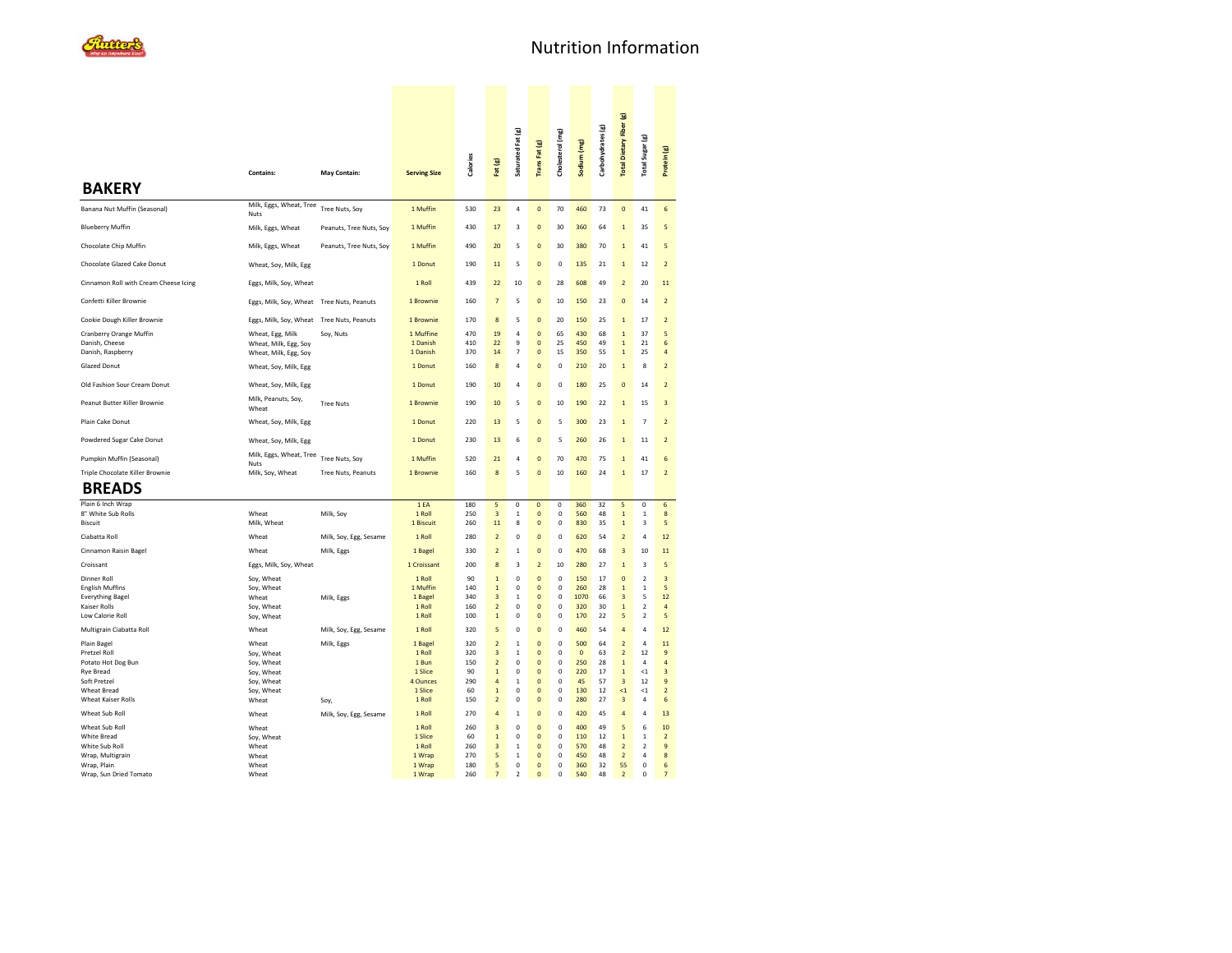| <b>CHEESE</b>           | <b>Contains:</b> | May Contain: | <b>Serving Size</b> | Calories | Fat (g)        | Saturated Fat (g) | Trans Fat (g) | (mg<br>Cholesterol | Sodium (mg) | Carbohydrates (g) | Total Dietary Fiber (g) | Total Sugar (g) | Protein (g)    |  |
|-------------------------|------------------|--------------|---------------------|----------|----------------|-------------------|---------------|--------------------|-------------|-------------------|-------------------------|-----------------|----------------|--|
| Cubed Cheddar           | Milk             |              | 1 Ounce             | 110      | $\overline{9}$ | 5                 | $\Omega$      | 30                 | 180         | 1                 | $\Omega$                | $^{\circ}$      | 6              |  |
| <b>Cubed Pepperjack</b> | Milk             |              | 1 Ounce             | 100      | 8              | 5                 | $\mathbf{0}$  | 25                 | 170         | 0                 | $\mathbf{0}$            | $^{\circ}$      | $\overline{7}$ |  |
| <b>Cubed Swiss</b>      | Milk             |              | 1 Ounce             | 110      | $\overline{9}$ | 5                 | $\mathbf{0}$  | 25                 | 50          | 0                 | $\mathbf{0}$            | $^{\circ}$      | 8              |  |
| Nacho Cheese            | Milk             |              | 2 Ounces            | 70       | 5              | 3                 | $\mathbf{0}$  | 0                  | 560         | 6                 | $\mathbf{0}$            |                 | $\mathbf{0}$   |  |
| <b>Shredded Cheese</b>  | Milk             |              | 1 Ounce             | 110      | $\overline{9}$ | 5                 | $\Omega$      | 30                 | 180         | 0                 | $\mathbf{0}$            | $^{\circ}$      | $\overline{7}$ |  |
| Sliced Cheddar          | Milk             |              | 2EA                 | 110      | $\overline{9}$ | 5                 | $\mathbf{0}$  | 30                 | 180         | $\mathbf{1}$      | $\mathbf{0}$            | $^{\circ}$      | 6              |  |
| Sliced Pepperjack       | Milk             |              | 1 Slice             | 50       | $\overline{a}$ | 3                 | $\Omega$      | 13                 | 215         | $\mathbf{1}$      | $\mathbf{0}$            | $^{\circ}$      | $\overline{3}$ |  |
| Sliced Provolone        | Milk             |              | 1 Slice             | 100      | $\overline{7}$ | 5                 | $\Omega$      | 20                 | 250         | $\mathbf{1}$      | $\mathbf{0}$            | $^{\circ}$      | $\overline{7}$ |  |
| <b>Sliced Swiss</b>     | Milk             |              | 1 Slice             | 110      | $\overline{9}$ | 5                 | $\mathbf{0}$  | 25                 | 50          | 0                 | $\mathbf{0}$            | $^{\circ}$      | 8              |  |
| Sliced White American   | Milk, Soy        |              | 2EA                 | 100      | $\overline{9}$ | 5                 | $\mathbf{0}$  | 25                 | 510         | $\mathbf{1}$      | $\mathbf{0}$            | $^{\circ}$      | 5              |  |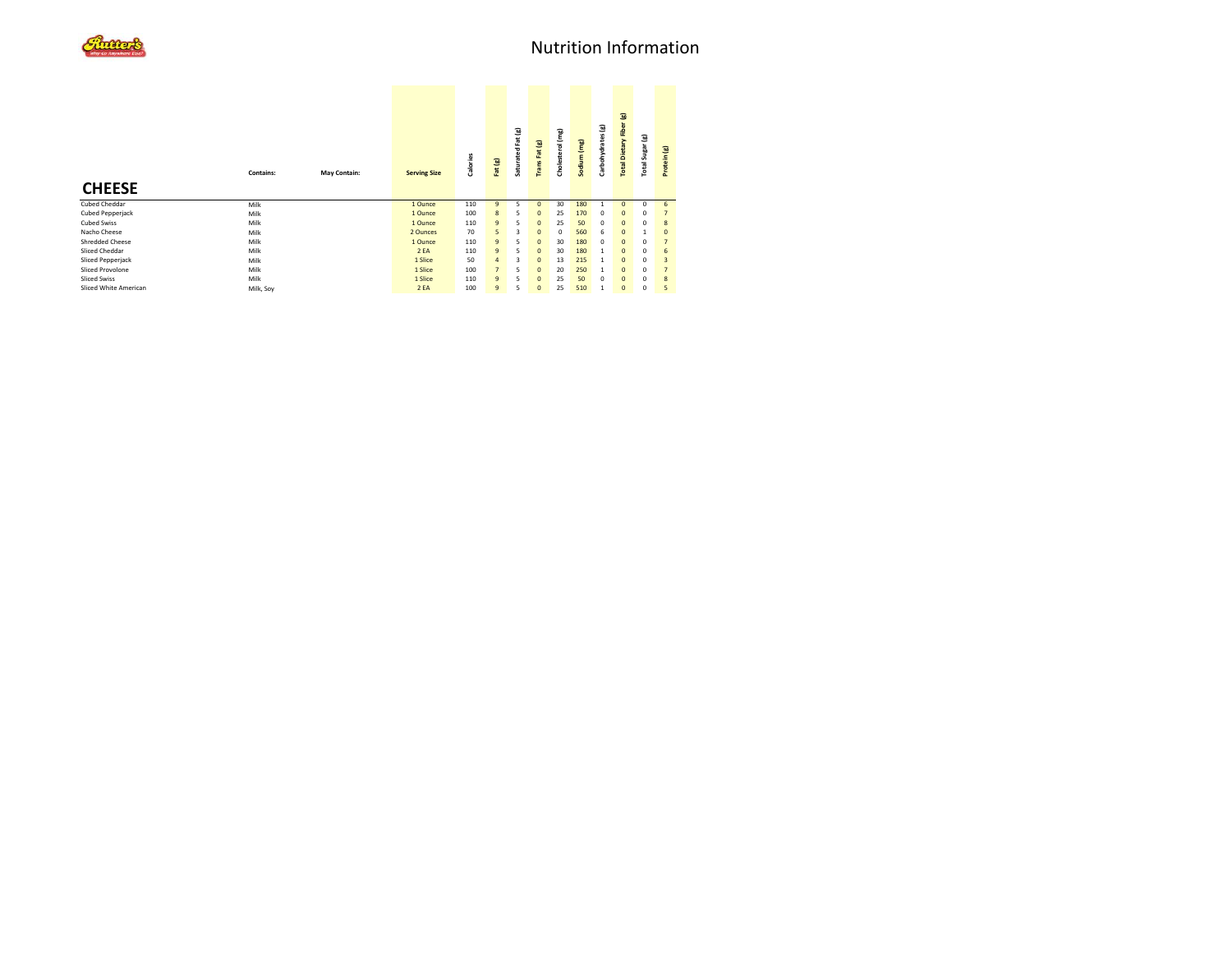

|                                                                          | <b>Contains:</b>                | May Contain: | <b>Serving Size</b>                 | Calories                | Fat (g)                                              | Saturated Fat (g)                                         | <b>TransFat (g)</b>                                | Cholesterol (mg)                          | Sodium (mg)                | Carbohydrates (g)                                       | Total Dietary Fiber (g)                            | Total Sugar (g)                                  | Protein (g)                                             |
|--------------------------------------------------------------------------|---------------------------------|--------------|-------------------------------------|-------------------------|------------------------------------------------------|-----------------------------------------------------------|----------------------------------------------------|-------------------------------------------|----------------------------|---------------------------------------------------------|----------------------------------------------------|--------------------------------------------------|---------------------------------------------------------|
| <b>CONDIMENTS</b>                                                        |                                 |              |                                     |                         |                                                      |                                                           |                                                    |                                           |                            |                                                         |                                                    |                                                  |                                                         |
| <b>Sliced Pepperjack</b><br><b>BBQ</b> Sauce<br><b>Black Olives</b>      | Milk                            |              | 1 Slice<br>2 Tbsp<br>2 Tbsp         | 50<br>70<br>20          | $\overline{\mathbf{4}}$<br>$\pmb{0}$<br>$\mathbf{0}$ | $\overline{\mathbf{3}}$<br>0<br>$\mathbf 0$               | $\mathbf{0}$<br>$\overline{0}$<br>$\overline{0}$   | 13<br>$\mathbf 0$<br>$\mathbf 0$          | 215<br>290<br>150          | $\mathbf{1}$<br>18<br>$\mathbf 0$                       | $\overline{0}$<br>$\mathbf{0}$<br>$\overline{0}$   | $\mathbf 0$<br>16<br>$\mathbf 0$                 | $\overline{\mathbf{3}}$<br>$\mathbf{0}$<br>$\mathbf{0}$ |
| Blue Cheese Dressing Cup<br>Boom Boom Sauce                              | Milk, Egss<br>Eggs              |              | 43 Grams<br>1 Ounce                 | 230<br>150              | 23<br>16                                             | 5<br>$\overline{3}$                                       | $\overline{0}$<br>$\overline{0}$                   | 15<br>15                                  | 290<br>210                 | $\overline{2}$<br>$\mathbf{1}$                          | $\overline{0}$<br>$\overline{0}$                   | $\overline{2}$<br>$\mathbf{1}$                   | $\overline{2}$<br>$\mathbf{0}$                          |
| <b>Buffalo Sauce</b><br><b>Caesar Dresssing</b>                          | Milk, Eggs, Fish, Soy,<br>Wheat |              | 1 Tbsp<br>2 Tbsp                    | 0<br>110                | $\mathbf{0}$<br>11                                   | $\mathbf 0$<br>$\overline{2}$                             | $\overline{0}$<br>$\overline{0}$                   | $\mathbf 0$<br>10                         | 90<br>320                  | $\mathbf{1}$<br>$\overline{2}$                          | $\overline{0}$<br>$\overline{0}$                   | $\mathbf 0$<br>$\mathbf{1}$                      | $\overline{0}$<br>$\mathbf{1}$                          |
| Chesapeake Aioli<br>Cocktail Sauce Cup                                   | Egg<br>Soy                      |              | 1 Tbsp<br>1.5 Ounces                | 80<br>35                | 9<br>$\mathbf{0}$                                    | $\overline{2}$<br>$\mathbf 0$                             | $\overline{0}$<br>$\overline{0}$                   | 10<br>$\mathbf 0$                         | 150<br>280                 | $\mathbf 0$<br>$\overline{7}$<br>$\mathbf{1}$           | $\mathbf 0$<br>$\overline{1}$                      | $\mathbf 0$<br>$\overline{4}$                    | $\overline{0}$<br>$\Omega$                              |
| Cream Cheese, Plain<br>Dijon Mustard<br>Garlic Seasoning                 | Milk                            |              | 1 Ounce<br>1 Tsp<br>.03 Ounce       | 100<br>5<br>$\mathbf 0$ | 10<br>$\mathbf{0}$<br>$\mathbf{0}$                   | 6<br>$\mathbf 0$<br>$\mathbf 0$                           | $\overline{0}$<br>$\overline{0}$<br>$\overline{0}$ | 30<br>$\mathbf 0$<br>$\Omega$             | 110<br>120<br>$\mathbf{0}$ | $\mathbf 0$<br>$\mathbf{1}$                             | $\overline{0}$<br>$\overline{0}$<br>$\Omega$       | $\mathbf{1}$<br>$\mathbf 0$<br>$\mathbf 0$       | $\mathbf 2$<br>$\mathbf{0}$<br>$\Omega$                 |
| General Tso Sauce<br>Grape Jelly                                         | Soy                             |              | 2 Tbsp<br>.5 Ounces<br>3.50 Ounces  | 70<br>35<br>75          | $\mathbf{0}$<br>$\mathbf{0}$                         | $\mathbf 0$<br>$\mathbf 0$                                | $\overline{0}$<br>$\overline{0}$                   | $\mathbf 0$<br>$\mathbf 0$                | 390<br>$\mathbf{0}$        | 17<br>9                                                 | $\overline{0}$<br>$\overline{0}$                   | 15<br>5<br>5                                     | $\mathbf{1}$<br>$\overline{0}$                          |
| <b>Green Peppers</b><br>Guacamole Cup<br>Hersheys Caramel Syrup          | Milk,                           |              | 1 Cup<br>1 Tbsp                     | 120<br>50               | $\mathbf{0}$<br>11<br>$\mathbf{0}$                   | $\mathbf 0$<br>$\overline{2}$<br>$\mathbf 0$              | $\overline{0}$<br>$\overline{0}$<br>$\mathbf{0}$   | $\mathbf 0$<br>$\mathbf 0$<br>$\mathbf 0$ | 10<br>260<br>60            | 18<br>5<br>13                                           | 5<br>$\overline{a}$<br>$\overline{0}$              | $\mathbf{1}$<br>10                               | $\mathbf{1}$<br>$\mathbf{1}$<br>$\mathbf{0}$            |
| Hersheys Chocolate Syrup<br><b>Honey Packets</b>                         |                                 |              | 1 Tbsp<br>9 Grams                   | 45<br>25                | $\mathbf{0}$<br>$\mathbf 0$                          | $\mathbf 0$<br>$\mathbf 0$                                | $\overline{0}$<br>$\mathbf{0}$                     | $\mathbf 0$<br>$\mathbf 0$                | 5<br>$\mathbf{0}$          | 12<br>$\overline{7}$                                    | $\overline{0}$<br>$\overline{0}$                   | 10<br>$\overline{7}$                             | $\mathbf{0}$<br>$\mathbf{0}$                            |
| Hot Dog Chili Sauce<br><b>Hot Sauce</b><br><b>Hot Sauce Packet</b>       | Soy                             |              | 2 Ounces<br>3.50 Qunces<br>1 Packet | 70<br>20<br>30          | 8<br>$\mathbf 1$<br>$\mathbf{0}$                     | $\overline{3}$<br>$\mathbf 0$<br>$\mathbf 0$              | $\overline{0}$<br>$\Omega$<br>$\overline{0}$       | 20<br>$\Omega$<br>$\mathbf 0$             | 250<br>3790<br>85          | $\overline{4}$<br>$\overline{3}$<br>$\mathbf 0$         | $\mathbf{1}$<br>$\mathbf{1}$<br>$\overline{0}$     | $\mathbf{1}$<br>$\mathbf{1}$<br>$\mathbf 0$      | $\overline{4}$<br>$\mathbf{1}$<br>$\mathbf{0}$          |
| <b>Italian Dressing</b><br><b>Italian Seasoning</b><br>Jalapenos, Sliced |                                 |              | 2 Tbsp<br>.01 Ounce<br>3.5 Ounces   | 120<br>0<br>17          | 12<br>$\mathbf{0}$<br>$\mathbf{0}$                   | $\overline{2}$<br>$\mathbf 0$<br>$\mathbf 0$              | $\overline{0}$<br>$\overline{0}$<br>$\overline{0}$ | $\Omega$<br>$\mathbf 0$<br>$\Omega$       | 270<br>$\mathbf{0}$<br>600 | $\overline{2}$<br>$\mathbf 0$<br>$\mathbf 0$            | $\overline{0}$<br>$\overline{0}$<br>$\overline{0}$ | $\overline{2}$<br>$\mathbf 0$<br>$\mathbf 0$     | $\Omega$<br>$\overline{0}$<br>$\mathbf{0}$              |
| Ketchup<br>Ketchup Packet<br>Lettuce                                     |                                 |              | 1 Tbsp<br>9 Grams<br>3.50 Ounces    | 20<br>10<br>15          | $\mathbf{0}$<br>$\overline{0}$<br>$\mathbf{0}$       | $\mathbf 0$<br>$\mathbf 0$<br>$\mathbf 0$                 | $\overline{0}$<br>$\overline{0}$<br>$\overline{0}$ | $\mathbf 0$<br>$\mathbf 0$<br>$\mathbf 0$ | 160<br>85<br>28            | 5<br>$\overline{\mathbf{3}}$<br>$\overline{\mathbf{3}}$ | $\overline{0}$<br>$\overline{0}$<br>$\overline{1}$ | $\overline{4}$<br>$\overline{2}$<br>$\mathbf{1}$ | $\mathbf{0}$<br>$\Omega$<br>$\mathbf{1}$                |
| Lime<br><b>Liquid Butter</b>                                             | Sov                             |              | 1 Lime<br>.49 Ounce                 | 17<br>120               | $\mathbf{0}$<br>14                                   | $\mathbf 0$<br>$\overline{\mathbf{3}}$                    | $\overline{0}$<br>$\overline{0}$                   | $\mathbf 0$<br>$\mathbf 0$                | $\mathbf{1}$<br>110        | 5<br>$\mathbf 0$                                        | $\overline{2}$<br>$\overline{0}$                   | $\mathbf{1}$<br>$\mathbf 0$                      | $\mathbf{1}$<br>$\mathbf{0}$                            |
| Marinara<br>Mayo<br>Mayo Packets                                         | Eggs                            |              | 2 Ounces<br>1 Tbsp<br>.42 Ounces    | 30<br>100<br>90         | $\mathbf{1}$<br>11<br>$\mathbf{1}$                   | $\mathbf 0$<br>$\overline{2}$<br>$\overline{\phantom{a}}$ | $\overline{0}$<br>$\Omega$<br>$\Omega$             | $\mathbf 0$<br>5<br>10                    | 225<br>70<br>65            | 5<br>$\Omega$<br>$\Omega$                               | $\mathbf{1}$<br>$\overline{0}$<br>$\overline{0}$   | 3<br>$\mathbf 0$<br>$\Omega$                     | $\mathbf{1}$<br>$\mathbf{0}$<br>$\Omega$                |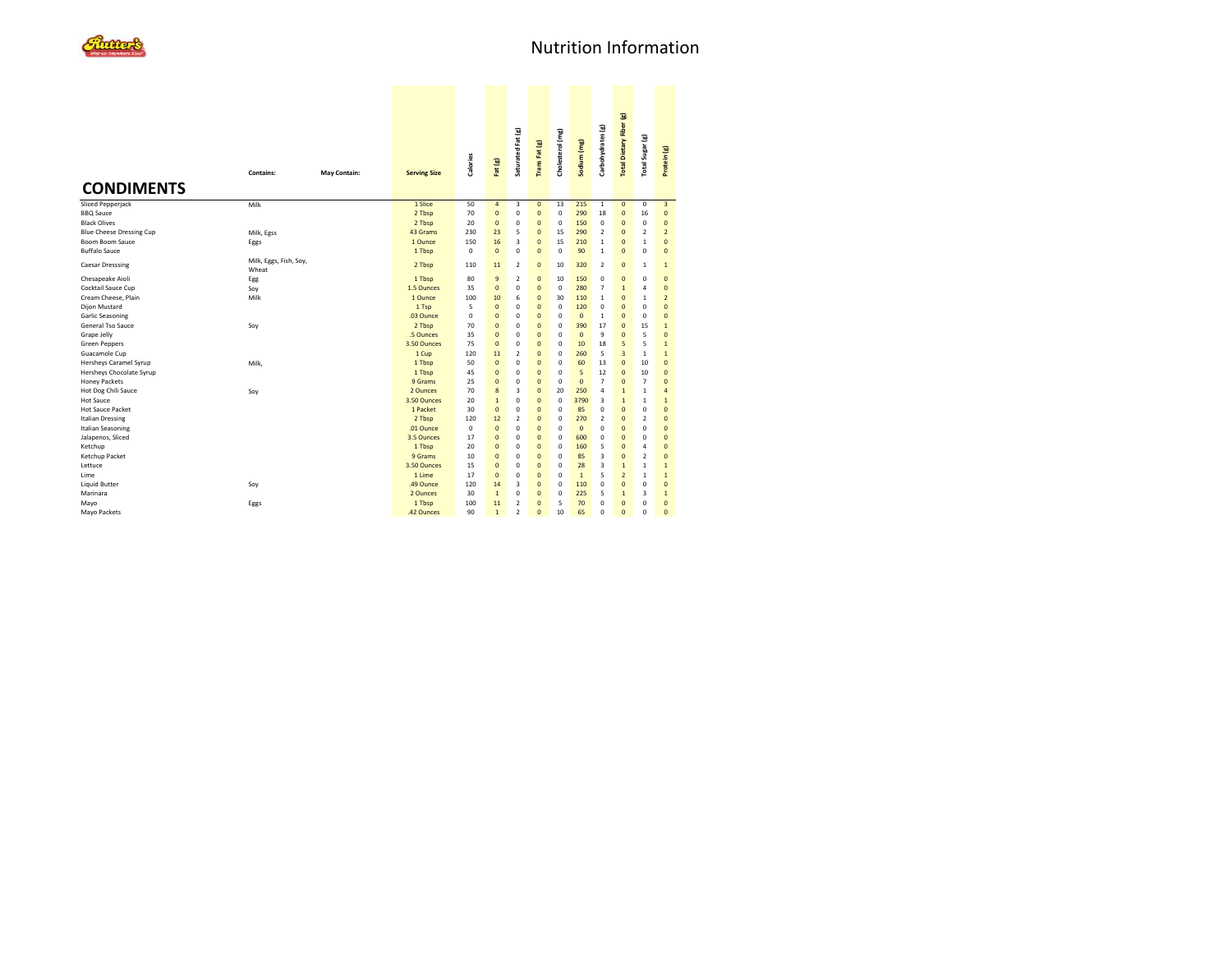

| Montreal Steak Seasoning        | Contains:        | May Contain: | <b>Serving Size</b><br>.03 Ounce | <b>Calories</b><br>0 | Fat (g)<br>$\mathbf{0}$ | Saturated Fat (g)<br>0  | Trans Fat (g)<br>$\overline{0}$ | Cholesterol (mg)<br>$\mathbf 0$ | Sodium (mg)<br>180 | Carbohydrates (g)<br>0 | Total Dietary Fiber (g)<br>$\mathbf{0}$ | Total Sugar (g)<br>0 | Protein (g)<br>$\overline{0}$ |  |
|---------------------------------|------------------|--------------|----------------------------------|----------------------|-------------------------|-------------------------|---------------------------------|---------------------------------|--------------------|------------------------|-----------------------------------------|----------------------|-------------------------------|--|
| Mustard                         |                  |              | 3.50 Ounces                      | 90                   | 6                       | $\Omega$                | $\overline{0}$                  | $\mathbf 0$                     | 1190               | 5                      | $\overline{2}$                          | $\mathbf{1}$         | $\overline{a}$                |  |
| <b>Mustard Packets</b>          |                  |              | 5.5 Grams                        | 5                    | $\Omega$                | $\Omega$                | $\Omega$                        | $\Omega$                        | 65                 | 0                      | $\mathbf{0}$                            | $\mathbf 0$          | $\Omega$                      |  |
| Olive Oil                       |                  |              | 1 Tbsp                           | 120                  | 14                      | $\mathbf{1}$            | $\mathbf{0}$                    | $\Omega$                        | $\overline{0}$     | 0                      | $\mathbf{0}$                            | $\mathbf 0$          | $\overline{0}$                |  |
| Pickle                          |                  |              | 1 Pickle                         | 0                    | $\mathbf{0}$            | $\Omega$                | $\Omega$                        | $^{\circ}$                      | 231                | 1                      | $\mathbf{0}$                            | $\mathbf 0$          | $\Omega$                      |  |
| Pickles, Sliced                 |                  |              | 3.5 Ounces                       | 15                   | $\mathbf{0}$            | $\Omega$                | $\Omega$                        | $\mathbf 0$                     | 90                 | 3                      | $\overline{3}$                          | $\mathbf 0$          | $\Omega$                      |  |
| Plain Cream Cheese Cup          | Milk             |              | 1 Qunces                         | 70                   | $\overline{7}$          | $\overline{a}$          | $\Omega$                        | 20                              | 110                | $\overline{2}$         | $\Omega$                                | $\overline{2}$       | $\mathbf{1}$                  |  |
| "R" Sauce                       | Eggs, Soy, Wheat |              | 1 Tbsp                           | 90                   | $\overline{9}$          | $\overline{2}$          | $\Omega$                        | 5                               | 85                 | 1                      | $\mathbf{0}$                            | $\mathbf 0$          | $\Omega$                      |  |
| <b>Ranch Dressing</b>           | Milk, Eggs       |              | 2 Tbsp                           | 100                  | 11                      | $\mathfrak{p}$          | $\mathbf{0}$                    | 10                              | 270                | 1                      | $\mathbf{0}$                            | 1                    | $\mathbf{1}$                  |  |
| Red Wine Vinegar                |                  |              | .50 Fluid Ounce                  | $\Omega$             | $\mathbf{0}$            | 0                       | $\Omega$                        | $\mathbf 0$                     | $\mathbf{0}$       | 0                      | $\mathbf{0}$                            | $\mathbf 0$          | $\Omega$                      |  |
| Salsa, Chipotle Charred         |                  |              | 2 Tbsp                           | 6                    | $\mathbf{0}$            | 0                       | $\overline{0}$                  | $\mathbf 0$                     | 206                | 3                      | $\mathbf{0}$                            | $\mathbf{1}$         | $\overline{0}$                |  |
| Sauerkraut                      |                  |              | 1 Ounce                          | 5                    | $\mathbf{0}$            | 0                       | $\mathbf{0}$                    | $^{\circ}$                      | 160                | $\mathbf{1}$           | $\mathbf{1}$                            | $\mathbf 0$          | $\Omega$                      |  |
| Seafood Seasoning               |                  |              | .04 Ounces                       | 0                    | $\mathbf{0}$            | $\mathbf 0$             | $\overline{0}$                  | $\mathbf 0$                     | 250                | $\mathbf{1}$           | $\mathbf{0}$                            | $\mathbf 0$          | $\Omega$                      |  |
| Sliced Mushroom                 |                  |              | 3 Ounces                         | 20                   | $\mathbf{0}$            | $\Omega$                | $\Omega$                        | $\mathbf 0$                     | 15                 | 3                      | $\overline{1}$                          | $\mathbf 0$          | $\Omega$                      |  |
| Sliced Onion                    |                  |              | 3.50 Ounces                      | 32                   | $\mathbf{0}$            | $\mathbf 0$             | $\overline{0}$                  | $\mathbf 0$                     | 8                  | 8                      | $\overline{1}$                          | 5                    | $\mathbf{1}$                  |  |
| Sour Cream (Squeezy Tube)       | Milk.            |              | 1 Tube                           | 60                   | 5                       | $\overline{\mathbf{3}}$ | $\Omega$                        | 20                              | 50                 | $\overline{2}$         | $\mathbf{0}$                            | $\overline{2}$       | $\mathbf{1}$                  |  |
| Strawberry Cream Cheese Cup     | Milk             | Eggs         | 1 Ounce                          | 87                   | $\overline{7}$          | 5                       | $\Omega$                        | 23                              | 90                 | 4                      | $\mathbf{0}$                            | 3                    | $\mathbf{1}$                  |  |
| Sweet & Sour Sauce              | Soy              |              | 1 Tbsp                           | 35                   | $\mathbf{0}$            | 0                       | $\Omega$                        | $\mathbf 0$                     | 150                | 9                      | $\mathbf{0}$                            | $\overline{7}$       | $\Omega$                      |  |
| Sweet & Spicy Sauce             |                  |              | 2 Tbsp                           | 160                  | 17                      | 3                       | $\overline{0}$                  | 15                              | 270                | $\overline{2}$         | $\mathbf{0}$                            | $\overline{2}$       | $\overline{0}$                |  |
| <b>Sweet Peppers</b>            |                  |              | 1 Ounce                          | 20                   | $\mathbf{0}$            | $\Omega$                | $\mathbf{0}$                    | $\mathbf 0$                     | 75                 | 5                      | $\mathbf{0}$                            | 3                    | $\Omega$                      |  |
| <b>Sweet Relish</b>             |                  |              | 1 Tbsp                           | 15                   | $\mathbf{0}$            | $\Omega$                | $\Omega$                        | $^{\circ}$                      | 120                | 3                      | $\mathbf{0}$                            | 3                    | $\Omega$                      |  |
| Syrup Cup                       |                  |              | 1EA                              | 80                   | $\Omega$                | $\Omega$                | $\Omega$                        | $\Omega$                        | 30                 | 20                     | $\mathbf{0}$                            | 11                   | $\Omega$                      |  |
| Teriyaki Sauce                  |                  |              | 2 Tbsp                           | 50                   | $\mathbf{0}$            | 0                       | $\overline{0}$                  | $\mathbf 0$                     | 1120               | 10                     | $\mathbf{0}$                            | 8                    | $\Omega$                      |  |
| <b>Thousand Island Dressing</b> | Eggs,            |              | 2 Tbsp                           | 130                  | 12                      | $\overline{2}$          | $\mathbf{0}$                    | 5                               | 240                | 5                      | $\mathbf{0}$                            | 3                    | $\overline{0}$                |  |
| Tomato                          |                  |              | 1EA                              | 12                   | $\Omega$                | $\Omega$                | $\Omega$                        | $\Omega$                        | $\overline{3}$     | $\overline{2}$         | $\mathbf{1}$                            | $\overline{2}$       | $\mathbf{1}$                  |  |
| <b>Whipped Butter</b>           | Milk             |              | 1 TBSP                           | 70                   | $\overline{7}$          | $\overline{\mathbf{3}}$ | $\Omega$                        | $\Omega$                        | 70                 | $\Omega$               | $\Omega$                                | $\Omega$             | $\Omega$                      |  |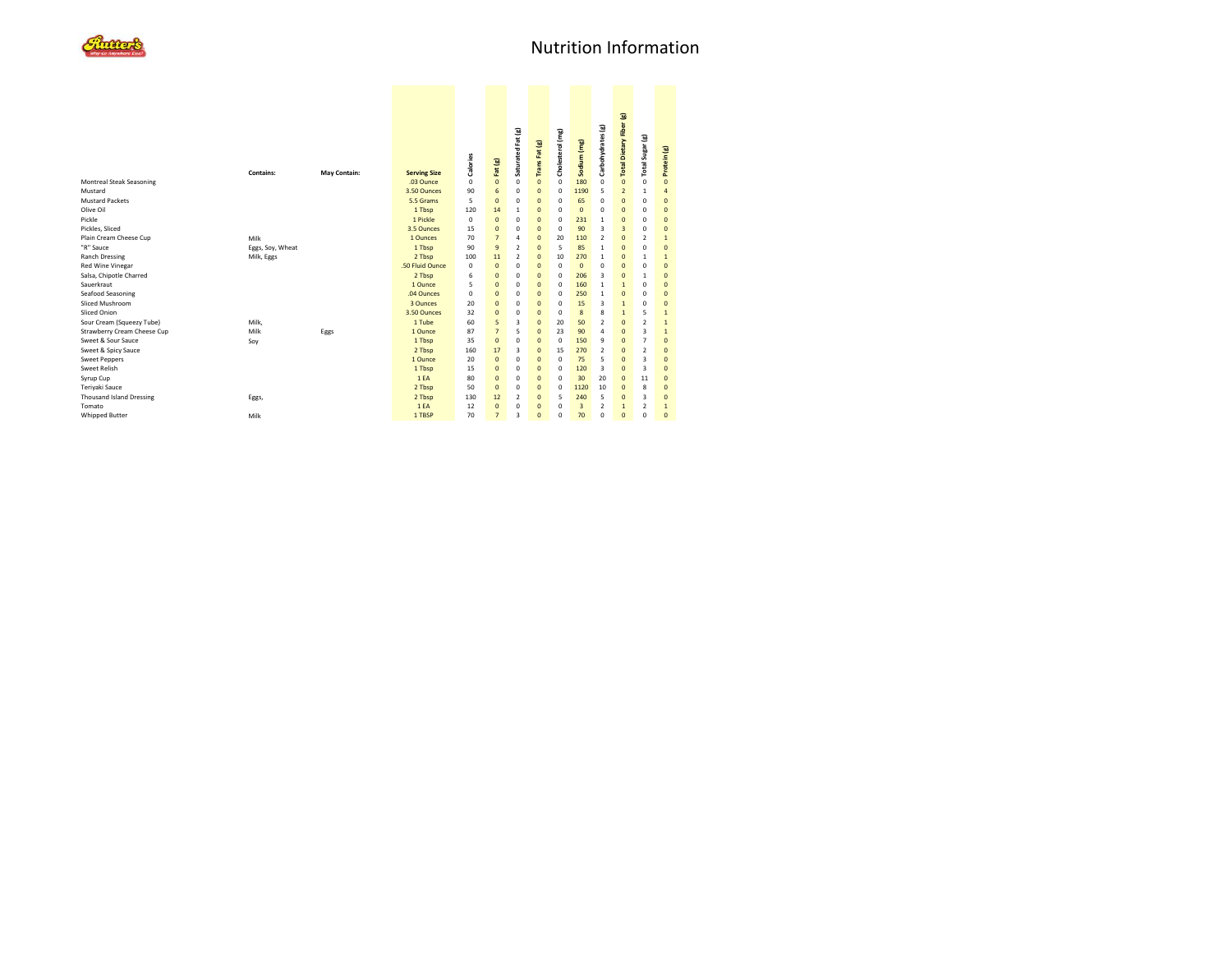| <b>CREAMER</b>                            | Contains:               | May Contain:   | <b>Serving Size</b> | <b>Calories</b> | Fat (g)        | Saturated Fat (g) | Trans Fat (g)  | Cholesterol (mg) | Sodium (mg)  | Carbohydrates (g) | Total Dietary Fiber (g) | Total Sugar (g) | Protein (g)    |
|-------------------------------------------|-------------------------|----------------|---------------------|-----------------|----------------|-------------------|----------------|------------------|--------------|-------------------|-------------------------|-----------------|----------------|
| Creamer, Birthday Cake                    |                         |                | 1 Tbsp              | 35              | $\overline{2}$ | 1                 | $\Omega$       | $\mathbf 0$      | 10           | 5                 | $\mathbf{0}$            | 5               | $\Omega$       |
| Creamer, Caramel Macchiato                | <b>Milk Derivatives</b> | Tree Nuts, Soy | 1 Tbsp              | 35              | $\overline{2}$ | 1                 | $\mathbf{0}$   | $\mathbf 0$      | 10           | 5                 | $\mathbf{0}$            | 5               | $\mathbf{0}$   |
| Creamer, Caramel Waffle Cookie (seasonal) | <b>Milk Derivatives</b> | Tree Nuts, Soy | 1 Tbsp              | 35              | $\overline{2}$ | 1                 | $\mathbf{0}$   | $\mathbf 0$      | 10           | 5                 | $\mathbf{0}$            | 5               | $\mathbf{0}$   |
| Creamer, Coco Pebbles (seasonal)          | <b>Milk Derivatives</b> | Tree Nuts, Soy | 1 Tbsp              | 35              | $\overline{2}$ | $\mathbf{1}$      | $\mathbf{0}$   | $\mathbf 0$      | 10           | 5                 | $\mathbf{0}$            | 5               | $\mathbf{0}$   |
| Creamer, Cold Stone Sweet Cream           | <b>Milk Derivatives</b> | Tree Nuts, Soy | 1 Tbsp              | 35              | $\overline{2}$ | 1                 | $\mathbf{0}$   | $\mathbf 0$      | 20           | 5                 | $\mathbf{0}$            | 5               | $\mathbf{0}$   |
| Creamer, French Vanilla                   | <b>Milk Derivatives</b> | Tree Nuts, Soy | 1 Tbsp              | 35              | $\overline{2}$ | $\mathbf{1}$      | $\mathbf{0}$   | $\mathbf 0$      | 10           | 5                 | $\mathbf{0}$            | 5               | $\mathbf{0}$   |
| Creamer, French Vanilla Sugar Free        | <b>Milk Derivatives</b> | Tree Nuts, Soy | 1 Tbsp              | 20              | $\overline{2}$ | $\mathbf{1}$      | $\mathbf{0}$   | $\mathbf 0$      | $\mathbf{0}$ | $\mathbf{1}$      | $\mathbf{0}$            | $\mathbf 0$     | $\mathbf{0}$   |
| Creamer, Hazelnut                         | <b>Milk Derivatives</b> | Tree Nuts, Soy | 1 Tbsp              | 35              | $\overline{2}$ | 1                 | $\mathbf{0}$   | $\mathbf 0$      | 10           | 5                 | $\mathbf{0}$            | 5               | $\mathbf{0}$   |
| Creamer, Hershey's Chocolate Caramel      | <b>Milk Derivatives</b> | Tree Nuts, Soy | 1 Tbsp              | 35              | $\overline{2}$ | 1                 | $\mathbf{0}$   | $\mathbf 0$      | 10           | 5                 | $\mathbf{0}$            | 5               | $\mathbf{0}$   |
| Creamer, Irish Cream (seasonal)           | <b>Milk Derivatives</b> | Tree Nuts, Soy | 1 Tbsp              | 35              | $\overline{2}$ | $\mathbf{1}$      | $\mathbf{0}$   | $\mathbf 0$      | 10           | 5                 | $\mathbf{0}$            | 5               | $\mathbf 0$    |
| Creamer, Pumpkin Pie Spice (seasonal)     | <b>Milk Derivatives</b> | Tree Nuts, Sov | 1 Tbsp              | 35              | $\overline{2}$ | 1                 | $\overline{0}$ | $\mathbf 0$      | 10           | 5                 | $\mathbf{0}$            | 5               | $\mathbf 0$    |
| Creamer, Reese's                          | <b>Milk Derivatives</b> | Tree Nuts, Soy | 1 Tbsp              | 35              | $\overline{2}$ | $\mathbf{1}$      | $\mathbf{0}$   | $\mathbf 0$      | 25           | 5                 | $\overline{0}$          | 5               | $\mathbf{0}$   |
| Creamer, Twinkies                         | Milk, Derivatives       |                | 1 TBSP              | 35              | $\overline{2}$ | 1                 | $\overline{0}$ | $\mathbf 0$      | 10           | 5                 | $\overline{0}$          | 5               | $\overline{0}$ |
| Creamer, Wonka Fudgy Caramel              | <b>Milk Derivatives</b> | Tree Nuts, Soy | 1 Tbsp              | 35              | 1.5            | 0.5               | $\mathbf 0$    | $\Omega$         | 10           | 5                 | $\mathbf 0$             | 5               | $\Omega$       |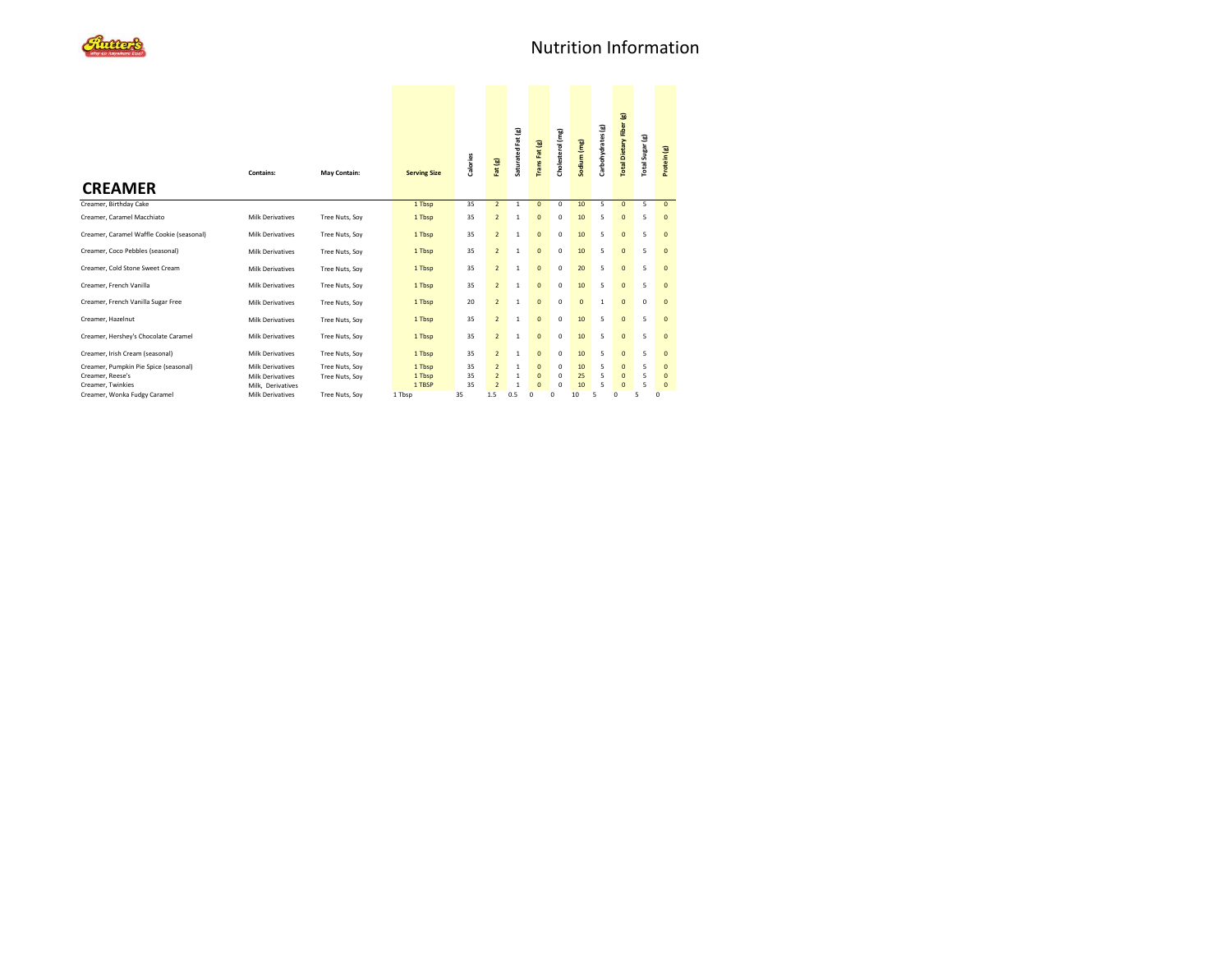| <b>DESSERT</b>                                                               | <b>Contains:</b>         | May Contain:                            | <b>Serving Size</b>                      | Calories                | Fat (g)                                   | Saturated Fat (g)                                    | <b>TransFat (g)</b>                                                | Cholesterol (mg)            | Sodium (mg)                        | Carbohydrates (g)   | Total Dietary Fiber (g)                                      | Total Sugar (g)              | Protein (g)                                           |
|------------------------------------------------------------------------------|--------------------------|-----------------------------------------|------------------------------------------|-------------------------|-------------------------------------------|------------------------------------------------------|--------------------------------------------------------------------|-----------------------------|------------------------------------|---------------------|--------------------------------------------------------------|------------------------------|-------------------------------------------------------|
| Cannoli Filling                                                              | Milk                     | Peanuts, Tree Nuts,<br>Eggs, Soy, Wheat | 1.9 Ounces                               | 160                     | $\overline{7}$                            | $\overline{a}$                                       | $\mathbf{0}$                                                       | 25                          | 40                                 | 19                  | $\mathbf{0}$                                                 | 18                           | 5                                                     |
| Cannoli Shell<br>Fortune Cookie<br><b>Funnel Cake Fries</b><br>Hershey's Pie | Soy, Wheat<br>Soy, Wheat | Milk, Eggs, Soy                         | 1 Shell<br>1 Cookie<br>2.5 Ounces<br>1EA | 45<br>110<br>160<br>190 | $\overline{2}$<br>$\mathbf{0}$<br>6<br>21 | $\mathbf{1}$<br>$\mathbf 0$<br>$\overline{3}$<br>130 | $\mathbf{0}$<br>$\overline{0}$<br>$\overline{0}$<br>$\overline{0}$ | 0<br>$\mathbf 0$<br>20<br>5 | $\overline{0}$<br>10<br>170<br>180 | 6<br>25<br>24<br>32 | $\mathbf{0}$<br>$\mathbf{0}$<br>$\mathbf{0}$<br>$\mathbf{1}$ | $\mathbf{1}$<br>9<br>8<br>23 | $\mathbf{1}$<br>$\overline{2}$<br>$\overline{2}$<br>3 |
| Janey Chocolate Chunk Cookie                                                 | Milk, Eggs, Soy, Wheat   |                                         | 1 Cookie                                 | 190                     | $\overline{9}$                            | $\overline{a}$                                       | $\mathbf{0}$                                                       | 10                          | 330                                | 27                  | $\mathbf{1}$                                                 | 15                           | $\overline{2}$                                        |
| Janey Oatmeal Rasin Cookie                                                   | Milk, Eggs, Soy, Wheat   |                                         | 1 Cookie                                 | 180                     | 8                                         | 3                                                    | $\mathbf{0}$                                                       | 10                          | 125                                | 25                  | $\mathbf{1}$                                                 | 12                           | $\overline{3}$                                        |
| Janey Peanut Butter Cookie                                                   | Milk, Eggs, Soy, Wheat   |                                         | 1 Cookie                                 | 200                     | 11                                        | 4                                                    | $\mathbf{0}$                                                       | 10                          | 310                                | 23                  | $\mathbf{1}$                                                 | 12                           | $\overline{4}$                                        |
| Janey Pumpkin Chocolate Chip Cookie<br>(Seasonal)                            | Soy, Wheat               |                                         | 1 Cookie                                 | 320                     | 14                                        | 3                                                    | $\mathbf{0}$                                                       | $\mathbf 0$                 | 230                                | 47                  | $\overline{2}$                                               | 27                           | $\overline{3}$                                        |
| Plain Cheesecake                                                             | Wheat, Milk, Egg, Soy    | Peanuts and Tree Nuts                   | 1 slice                                  | 371                     | 26                                        | 17                                                   | $\mathbf{1}$                                                       | 116                         | 329                                | 30                  | $\mathbf{1}$                                                 | 21                           | 6                                                     |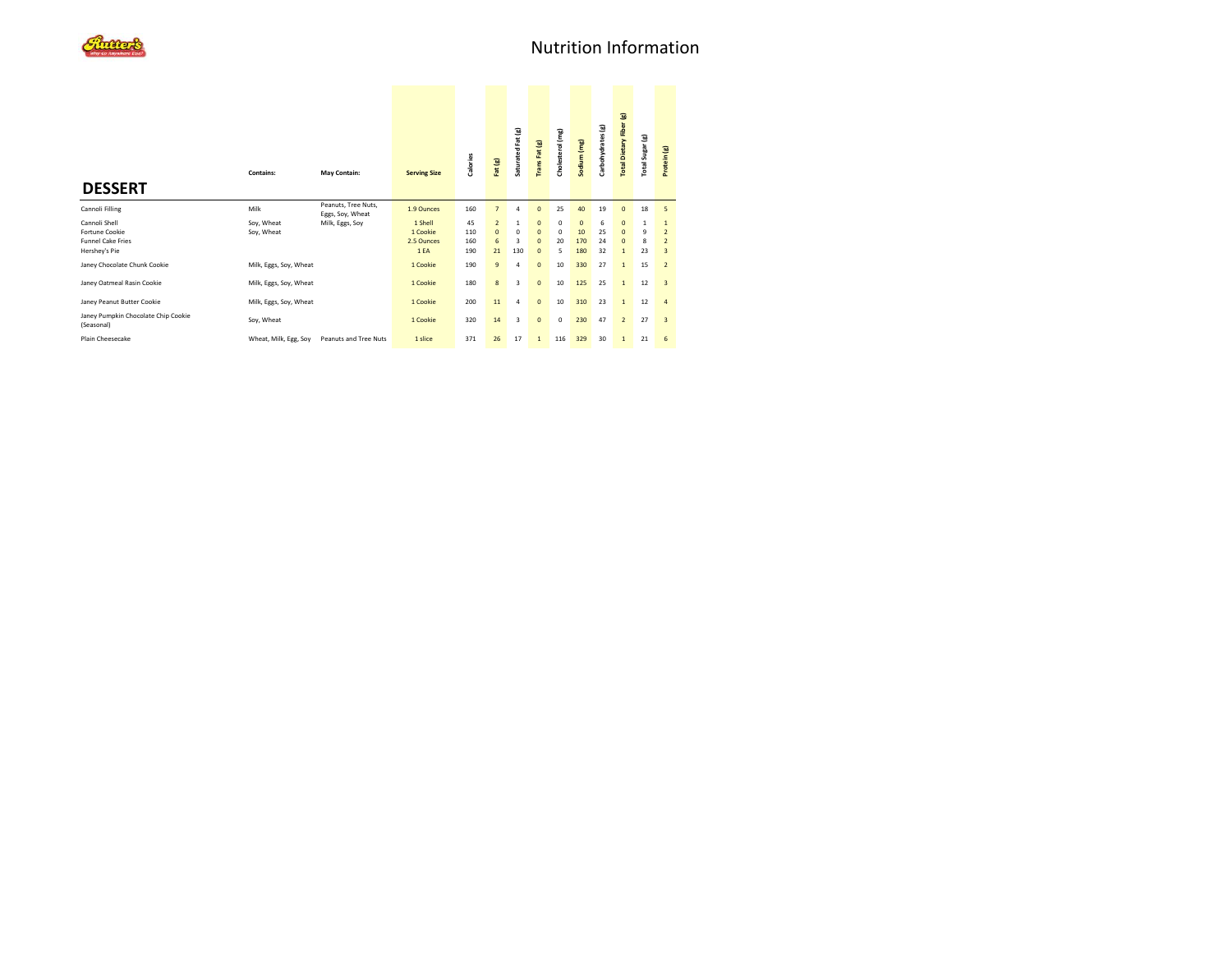|                                       |            |                     |                       |          |                | Saturated Fat (g) | <b>TransFat (g)</b> | Cholesterol (mg) | Sodium (mg)  | Carbohydrates (g) | <b>Total Dietary Fiber (g)</b> | Total Sugar (g) |                |  |
|---------------------------------------|------------|---------------------|-----------------------|----------|----------------|-------------------|---------------------|------------------|--------------|-------------------|--------------------------------|-----------------|----------------|--|
|                                       | Contains:  | <b>May Contain:</b> | <b>Serving Size</b>   | Calories | Fat (g)        |                   |                     |                  |              |                   |                                |                 | Protein (g)    |  |
| <b>DRINKS</b>                         |            |                     |                       |          |                |                   |                     |                  |              |                   |                                |                 |                |  |
| Caramel Pecan Cappuccino              | Milk       |                     | <b>8 Fluid Ounces</b> | 180      | $\overline{2}$ | $\overline{2}$    | $\mathbf{0}$        | $\mathbf 0$      | 180          | 41                | $\overline{0}$                 | 30              | $\mathbf{1}$   |  |
| Large Caramel Shake                   | Milk       |                     | 24 Ounces             | 702      | 35             | 22                | $\mathbf{0}$        | 82               | 368          | 98                | $\overline{0}$                 | 90              | $\mathbf{1}$   |  |
| Medium Caramel Shake                  | Milk       |                     | 16 Ounces             | 500      | 25             | 16                | $\mathbf{0}$        | 61               | 240          | 68                | $\Omega$                       | 63              | $\mathbf{1}$   |  |
| Large Chocolate Shake                 | Milk       |                     | 24 Ounces             | 622      | 19             | 14                | $\mathbf{0}$        | 38               | 383          | 108               | $\overline{2}$                 | 94              | $\overline{7}$ |  |
| Medium Chocolate Shake                | Milk       |                     | 16 Ounces             | 495      | 15             | 11                | $\mathbf{0}$        | 32               | 271          | 86                | $\overline{2}$                 | 74              | 5              |  |
| Large Chocolate Hazelnut Shake        | Milk       |                     | 24 Ounces             | 871      | 35             | 23                | $\mathbf{0}$        | 80               | 364          | 106               | $\overline{3}$                 | 122             | $\overline{2}$ |  |
| Medium Chocolate Hazelnut Shake       | Milk       |                     | 16 Ounces             | 641      | 26             | 16                | $\mathbf{0}$        | 60               | 257          | 76                | $\overline{2}$                 | 90              | $\mathbf{1}$   |  |
| Large Chocolate Peanut Butter Shake   | Milk       |                     | 24 Ounces             | 888      | 55             | 20                | $\mathbf{0}$        | 38               | 625          | 93                | 5                              | 79              | 18             |  |
| Medium Chocolate Peanut Butter Shake  | Milk, Nuts |                     | 16 Ounces             | 761      | 50             | 16                | $\mathbf{0}$        | 32               | 512          | 71                | $\overline{a}$                 | 58              | 16             |  |
| Large Chocolate Raspberry Shake       | Milk       |                     | 24 Ounces             | 898      | 35             | 23                | $\mathbf{0}$        | 80               | 338          | 145               | $\overline{3}$                 | 129             | $\overline{2}$ |  |
| Medium Chocolate Raspberry Shake      | Milk       |                     | 16 Ounces             | 669      | 26             | 16                | $\mathbf{0}$        | 60               | 236          | 109               | $\overline{2}$                 | 96              | $\mathbf{1}$   |  |
| Cinnabon Cappuccino (seasonal)        | Milk, Soy  |                     | 8 Fluid Ounces        | 180      | $\overline{2}$ | $\overline{2}$    | $\mathbf{0}$        | 0                | 170          | 42                | $\overline{0}$                 | 31              | $\mathbf{1}$   |  |
| Cold Brew Concentrate                 |            |                     | <b>8 Fluid Ounces</b> | 15       | $\mathbf{0}$   | $\mathbf 0$       | $\mathbf{0}$        | 0                | 5            | 3                 | $\Omega$                       | $\Omega$        | $\mathbf{1}$   |  |
| Chocolate Xtreme Shake                | Milk       |                     | 16 Qunces             | 622      | 19             | 14                | $\mathbf{0}$        | 38               | 383          | 108               | $\overline{2}$                 | 94              | $\overline{7}$ |  |
| English Toffee Cappuccino             | Milk       |                     | 9 Fluid Ounces        | 100      | $\overline{2}$ | $\overline{2}$    | $\mathbf{0}$        | $\Omega$         | 140          | 19                | $\overline{0}$                 | 14              | $\mathbf{1}$   |  |
| French Vanilla Cappuccino             | Milk, Soy  |                     | <b>8 Fluid Ounces</b> | 190      | $\overline{2}$ | $\overline{2}$    | $\mathbf{0}$        | $\Omega$         | 200          | 41                | $\Omega$                       | 32              | $\overline{2}$ |  |
| French Vanilla Cappuccino, Sugar Free |            |                     | 8 Fluid Ounces        | 70       | $\mathbf{0}$   | $\Omega$          | $\mathbf{0}$        | $\Omega$         | 105          | 17                | $\Omega$                       | $\Omega$        | $\Omega$       |  |
| Frozen, Jolly Rancher Watermelon      |            |                     | 12 Fluid Qunces       | 90       | $\mathbf{0}$   | $\mathbf 0$       | $\mathbf{0}$        | $\Omega$         | $\Omega$     | 23                | $\Omega$                       | 22              | $\Omega$       |  |
| Hot Cocoa with Hershey's              | Milk, Soy  |                     | 8 Fluid Ounces        | 180      | $\mathbf{1}$   | $\mathbf{1}$      | $\mathbf{0}$        | $\Omega$         | 150          | 43                | $\Omega$                       | 35              | $\mathbf{1}$   |  |
| Lemonade Syrup                        |            |                     | 1 Pump                | 70       | $\mathbf{0}$   | $\Omega$          | $\mathbf{0}$        | $\Omega$         | 10           | 19                | $\overline{0}$                 | 17              | $\Omega$       |  |
| Medium Egg Nog Shake (LTO)            | Milk       |                     | 16 Ounces             | 1045     | 24             | 22                | $\mathbf{0}$        | 12               | 468          | 196               | $\overline{0}$                 | 175             | 9              |  |
| Mint Shake Reg                        | Milk       |                     | 16 Qunces             | 456      | 10             | 8                 | $\Omega$            | 28               | 319          | 83                | $\Omega$                       | 76              | 6              |  |
| Mocha Extreme Cappuccino              | Milk       |                     | <b>8 Fluid Ounces</b> | 90       | $\mathbf{1}$   | $\mathbf{1}$      | $\mathbf{0}$        | $\Omega$         | 115          | 20                | $\Omega$                       | 14              | $\mathbf{1}$   |  |
| Reg Orange Cream Shake                | Milk       |                     | EA                    | 445      | 5              | 8                 | $\mathbf{0}$        | 28               | 278          | 82                | $\Omega$                       | 76              | $\mathbf{1}$   |  |
| Lg Orange Cream Shake                 | Milk       |                     | FA                    | 655      | 14             | 11                | $\mathbf{0}$        | 36               | 381          | 123               | $\Omega$                       | 115             | $\mathbf{8}$   |  |
| Peach Mango Smoothie Syrup            |            |                     | 1 Pump                | 40       | $\mathbf{0}$   | 0                 | $\mathbf{0}$        | 0                | $\mathbf{0}$ | 10                | $\Omega$                       | 8               | $\mathbf{1}$   |  |
| Large Peanut Butter Shake             | Milk. Nuts |                     | 24 Ounces             | 1240     | 88             | 31                | $\mathbf{0}$        | 80               | 686          | 110               | 6                              | 95              | 18             |  |
| Medium Peanut Butter Shake            | Milk, Nuts |                     | 16 Ounces             | 823      | 61             | 22                | $\mathbf{0}$        | 60               | 464          | 68                | $\overline{a}$                 | 58              | 12             |  |
| Peppermint White Chocolate Cappuccino | Milk, Soy  |                     | <b>8 Fluid Ounces</b> | 150      | $\overline{a}$ | 4                 | $\mathbf{0}$        | 0                | 210          | 29                | $\Omega$                       | 21              | $\mathbf{1}$   |  |
| Pina Colada Smoothie Syrup            | Milk       |                     | 1 Pump                | 40       | $\mathbf{0}$   | $\mathbf 0$       | $\mathbf{0}$        | 0                | 20           | 10                | $\Omega$                       | $\overline{7}$  | $\mathbf{1}$   |  |
| Pumpkin Spice Cappuccino (seasonal)   | Milk, Soy  |                     | <b>8 Fluid Ounces</b> | 180      | $\overline{2}$ | $\mathfrak{p}$    | $\overline{0}$      | 0                | 170          | 42                | $\Omega$                       | 30              | $\mathbf{1}$   |  |
| Reese's Cappuccino                    | Milk       |                     | <b>8 Fluid Ounces</b> | 180      | $\overline{2}$ | $\mathfrak{p}$    | $\Omega$            | O                | 290          | 41                | $\Omega$                       | 29              | $\overline{2}$ |  |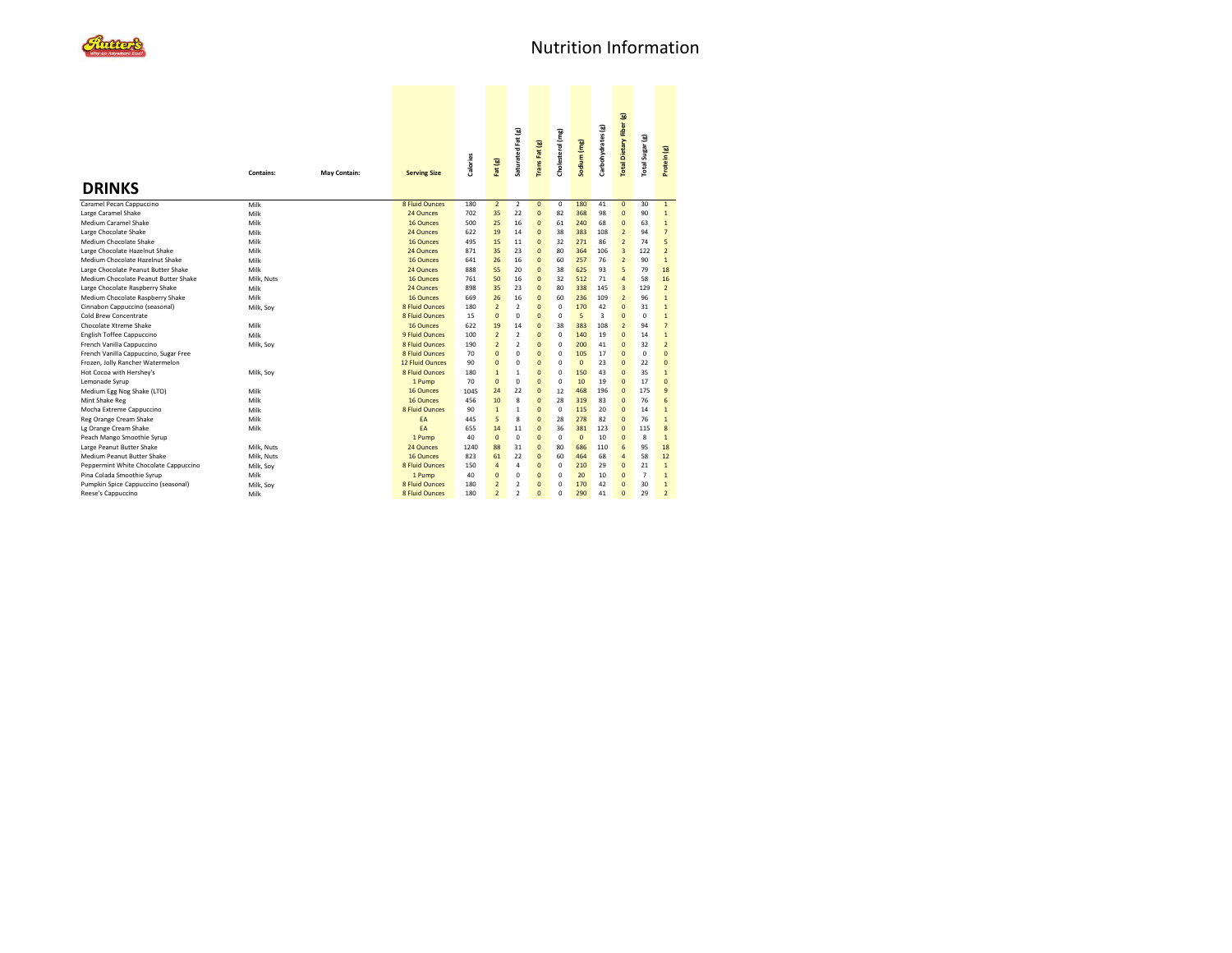

|                                        |                     |              |                       |                 |                              |                             |                                  |                  |                                |                    | Total Dietary Fiber (g)    |                         |                         |
|----------------------------------------|---------------------|--------------|-----------------------|-----------------|------------------------------|-----------------------------|----------------------------------|------------------|--------------------------------|--------------------|----------------------------|-------------------------|-------------------------|
|                                        |                     |              |                       |                 |                              |                             |                                  |                  |                                | Carbohydrates (g)  |                            |                         |                         |
|                                        |                     |              |                       |                 |                              | Saturated Fat (g)           |                                  | Cholesterol (mg) |                                |                    |                            | Total Sugar (g)         |                         |
|                                        |                     |              |                       |                 |                              |                             | Trans Fat (g)                    |                  | Sodium (mg)                    |                    |                            |                         |                         |
|                                        |                     |              |                       |                 |                              |                             |                                  |                  |                                |                    |                            |                         |                         |
|                                        | <b>Contains:</b>    | May Contain: | <b>Serving Size</b>   | <b>Calories</b> | Fat (g)                      |                             |                                  |                  |                                |                    |                            |                         | Protein (g)             |
| Red Bull 8.4 oz                        |                     |              | 8.4 Fluid Ounces      | 110             | $\mathbf{0}$                 | $\mathbf 0$                 | $\mathbf{0}$                     | $\mathbf 0$      | 105                            | 28                 | $\mathbf{0}$               | 27                      | $\mathbf{0}$            |
| Red Bull 8.4 oz Sugar Free             |                     |              | 8.4 Fluid Ounces      | 5               | $\bf{0}$                     | $\mathbf 0$                 | $\pmb{0}$                        | 0                | 105                            | 3                  | $\mathbf{0}$               | 0                       | $\mathbf{0}$            |
| Rutter's Decaf Espresso                |                     |              | 8 Fluid Ounces        | $\overline{a}$  | $\mathbf{0}$                 | $\mathbf 0$                 | $\overline{0}$                   | 0                | 5                              | 0                  | $\mathbf 0$                | $\mathbf 0$             | $\overline{0}$          |
| Rutter's Regular Espresso              |                     |              | <b>8 Fluid Ounces</b> | $\overline{2}$  | $\mathbf{0}$                 | $\mathbf 0$                 | $\overline{0}$                   | 0                | 5                              | 0                  | $\mathbf 0$                | $\mathbf 0$             | $\mathbf 0$             |
| Salted Caramel Hot Chocolate           | Milk                |              | 9 Fluid Ounces        | 90              | $\mathbf{1}$                 | $\mathbf 0$                 | $\overline{0}$                   | O                | 160                            | 20                 | $\Omega$                   | 14                      | $\mathbf{1}$            |
| Smoothie Creme                         |                     |              | 1 Scoop               | 75              | $\overline{2}$               | $\overline{2}$              | $\overline{0}$                   | 0                | 72                             | 15                 | $\overline{0}$             | 13                      | $\overline{0}$          |
| Smores Cappuccino                      | Milk                |              | <b>8 Fluid Ounces</b> | 120             | $\mathbf 2$                  | $\mathbf{1}$                | $\overline{0}$                   | O                | 180                            | 29                 | $\Omega$                   | 22                      | $\overline{1}$          |
| Strawberry Smoothie Syrup              | Milk                |              | 1 Pump                | 35              | $\pmb{0}$                    | $\mathbf 0$                 | $\overline{0}$                   | $\mathbf 0$      | 10                             | 9                  | $\overline{0}$             | $\overline{7}$          | $\overline{0}$          |
| Lg Strawberry Shake                    | Milk                |              | 1 Cup                 | 545             | 10                           | 8                           | $\overline{0}$                   | 11               | 309                            | 111                | $\overline{0}$             | 104                     | 352                     |
| Reg Strawberry Shake                   | Milk                |              | 1 Cup                 | 363             | $\overline{7}$               | 6                           | $\mathbf{0}$                     | 9                | 224                            | 73                 | $\overline{0}$             | 67                      | 264                     |
| <b>Triberry Smoothie Syrup</b>         | Milk                |              | 1 Pump                | 45              | $\bf{0}$                     | $\pmb{0}$                   | $\overline{0}$                   | 0                | 5                              | 9                  | $\overline{0}$             | 9                       | $\mathbf{0}$            |
| Large Vanilla Shake                    | Milk                |              | 24 Ounces             | 725             | 34                           | 22                          | $\overline{0}$                   | 81               | 336                            | 104                | $\Omega$                   | 97                      | $\overline{0}$          |
| Medium Vanilla Shake                   | Milk                |              | 24 Ounces             | 498             | 25                           | 16                          | $\mathbf{0}$                     | 61               | 244                            | 68                 | $\overline{0}$             | 63                      | $\overline{0}$          |
| Vanilla Xtreme Shake                   | Milk                |              | 16 Ounces             | 725             | 34                           | 22                          | $\overline{0}$                   | 81               | 336                            | 104                | $\overline{0}$             | 97                      | $\overline{0}$          |
| Unicorn Cappuccino                     | Milk                |              | 8 Fluid Ounces        | 180             | $\overline{2}$               | $\overline{2}$              | $\mathbf{0}$                     | 0                | 180                            | 41                 | $\overline{0}$             | 29                      | $\overline{1}$          |
| Large White Chocolate Raspberry Shake  | Milk                |              | 24 Ounces             | 835             | 35                           | 23                          | $\overline{0}$                   | 84               | 423                            | 129                | $\mathbf{0}$               | 119                     | $\mathbf{1}$            |
| Medium White Chocolate Raspberry Shake | Milk                |              | 16 Ounces             | 608             | 26                           | 17                          | $\Omega$                         | 63               | 290                            | 93                 | $\Omega$                   | 87                      | $\mathbf{1}$            |
| <b>EGGS</b>                            |                     |              |                       |                 |                              |                             |                                  |                  |                                |                    |                            |                         |                         |
| Devilled Egg, White                    | Eggs, Soy           |              | 4EA                   | 350             | 31                           | 6                           | $\mathbf{0}$                     | 340              | 320                            | 4                  | $\mathbf{0}$               | $\mathbf 1$             | 11                      |
| Devilled Egg, Red Beet                 | Eggs, Soy           |              | 1EA                   | 130             | 12                           | $\overline{\mathbf{3}}$     | $\mathbf{0}$                     | 220              | 95                             | 3                  | $\overline{0}$             | $\mathbf{1}$            | 5                       |
| Egg, Cage Free Liquid                  | Eggs                |              | 1 Fluid Ounce         | 70              | 5                            | $\overline{2}$              | $\overline{0}$                   | 210              | 65                             | $\mathbf 1$        | $\mathbf{0}$               | 0                       | 6                       |
| <b>Egg White Patty</b>                 | Eggs                |              | 1EA                   | 25              | $\mathbf{0}$                 | $\mathbf 0$                 | $\Omega$                         | $\mathbf 0$      | 150                            | $\mathbf{1}$       | $\Omega$                   | $\mathbf 0$             | $\overline{a}$          |
| Scrambled Egg Patty                    | Eggs, Milk          |              | 1 Patty               | 60              | $\overline{a}$               | 1.5                         | $\Omega$                         | 120              | 150                            | $\mathbf{1}$       | $\Omega$                   | $\Omega$                | $\overline{a}$          |
|                                        |                     |              |                       |                 |                              |                             |                                  |                  |                                |                    |                            |                         |                         |
| <b>EXTRAS</b>                          |                     |              |                       |                 |                              |                             |                                  |                  |                                |                    |                            |                         |                         |
|                                        | Milk, Soy, Almonds, |              |                       |                 |                              |                             |                                  |                  |                                |                    |                            |                         |                         |
| Almond Joy                             | Coconut, Sulfites   | Peanuts      | 19G                   | 91              | 5                            | $\overline{3}$              | $\pmb{0}$                        | $\,1\,$          | 27                             | 11                 | $\mathbf 1$                | 9                       | $\mathbf 1$             |
|                                        | $(>=10Ppm)$         |              |                       |                 |                              |                             |                                  |                  |                                |                    |                            |                         |                         |
| Cinnamon Sugar                         |                     |              | .25 Tsp               | 0               | $\mathbf{0}$                 | $\mathbf 0$                 | $\overline{0}$                   | 0                | $\overline{0}$                 | $\mathbf{1}$       | $\mathbf 0$                | $\mathbf{1}$            | $\overline{0}$          |
| <b>Crushed Oreos</b>                   | Wheat               |              | .95 Ounce             | 130             | 5                            | $\boldsymbol{2}$            | $\overline{0}$                   | 0                | 105                            | 20                 | $\mathbf{1}$               | 11                      | $\mathbf 1$             |
| Kit Kat                                | Milk, Soy, Wheat    | Peanuts      | 42 G                  | 210             | 11                           | $\overline{7}$              | $\overline{0}$                   | 0                | 30                             | 27                 | $\mathbf{1}$               | 22                      | $\overline{3}$          |
| Blueberry Muffin Kit Kat               | Milk, Wheat, Soy    |              | 1 Package             | 160             | $\boldsymbol{9}$             | 5                           | $\overline{0}$                   | 0                | 25                             | 21                 | $\overline{0}$             | 15                      | $\mathbf{1}$            |
| Kit Kat Duos                           | Milk, Soy, Wheat    | Peanuts      | 42 G                  | 210             | 12                           | 8                           | $\overline{0}$                   | 0                | 25                             | 27                 | $\overline{1}$             | 19                      | $\overline{2}$          |
| Kit Kat Fruity Cereal                  | Milk, Soy, Wheat    | Peanuts      | 42 G                  | 220             | 12                           | $\overline{7}$              | $\overline{0}$                   | 0                | 35                             | 27                 | $\overline{0}$             | 19                      | $\overline{2}$          |
| Mini Chocolate Chips                   | Milk                |              | 1 Tbsp                | 70              | $\overline{4}$               | $\overline{\mathbf{3}}$     | $\overline{0}$                   | O                | $\mathbf{0}$                   | 10                 | $\overline{1}$             | 8                       | $\overline{1}$          |
| Powder, Chocolate                      |                     |              | 1 Tsp                 | 15              | $\bf{0}$                     | $\mathbf 0$                 | $\overline{0}$                   | 0                | $\mathbf{0}$                   | 4                  | $\overline{0}$             | $\overline{\mathbf{3}}$ | $\overline{0}$          |
| Powder, Cinnamon                       |                     |              | 1 Tsp                 | 15              | $\mathbf{0}$                 | $\mathbf 0$                 | $\overline{0}$                   | 0                | $\overline{0}$                 | 4                  | $\overline{1}$             | $\overline{\mathbf{3}}$ | $\overline{0}$          |
| Powder, Vanilla                        |                     |              | 1 Tsp                 | 15              | $\mathbf{0}$                 | $\mathbf 0$                 | $\mathbf{0}$                     | O                | $\mathbf{0}$                   | 4                  | $\overline{0}$             | 4                       | $\mathbf 0$<br>$\Omega$ |
| Powdered Sugar                         |                     |              | 1.06 Ounces<br>2.00   | 120<br>15       | $\mathbf{0}$                 | $\mathbf 0$<br>$\mathbf{1}$ | $\overline{0}$<br>$\overline{0}$ | 0<br>O           | $\overline{0}$<br>$\mathbf{0}$ | 30<br>$\mathbf{1}$ | $\overline{0}$<br>$\Omega$ | 29<br>$\mathbf{1}$      | $\overline{0}$          |
| Reddi Whip<br>Saltine Crackers         | Milk<br>Wheat       |              | 1 Cracker             | 25              | $\mathbf{1}$<br>$\mathbf{1}$ | $\mathbf 0$                 | $\mathbf{0}$                     | O                | 90                             | 5                  | $\overline{0}$             | $\mathbf 0$             | $\overline{1}$          |
| Sauce, Caramel                         | Milk                |              | 1 Pump                | 57              | $\Omega$                     | $\Omega$                    | $\Omega$                         | 1                | 36                             | 13                 | $\Omega$                   | 12                      | $\mathbf{1}$            |
|                                        |                     |              |                       |                 |                              |                             |                                  |                  |                                |                    |                            |                         |                         |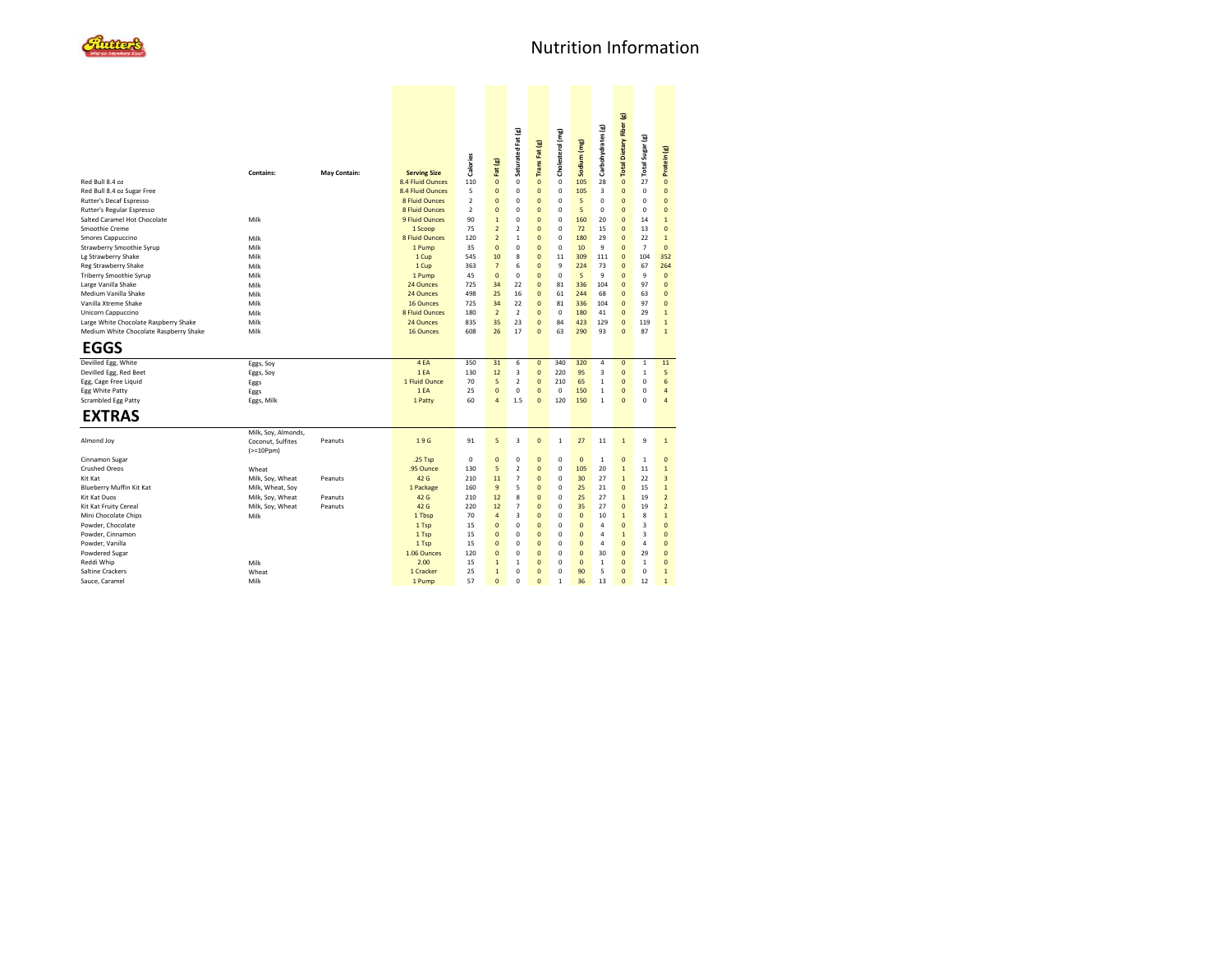

|                                 |                    |                                  |                     | Calories    | Fat (g)        | Saturated Fat (g)       | Trans Fat (g)       | Cholesterol (mg) | Sodium (mg)    | Carbohydrates (g) | Total Dietary Fiber (g) | Total Sugar (g) | Protein (g)    |  |
|---------------------------------|--------------------|----------------------------------|---------------------|-------------|----------------|-------------------------|---------------------|------------------|----------------|-------------------|-------------------------|-----------------|----------------|--|
|                                 | <b>Contains:</b>   | May Contain:                     | <b>Serving Size</b> | 57          | $\pmb{0}$      |                         | $\mathbf 0$         | 0                | 9              |                   | $\mathbf{1}$            |                 |                |  |
| Sauce, Dark Chocolate           |                    |                                  | 1 Pump              |             |                | 0                       |                     |                  |                | 13                | $\mathbf{0}$            | 11              | $\mathbf{0}$   |  |
| Sauce, White Choc               | Milk               |                                  | 1 Pump              | 55          | $\mathbf{0}$   | 0                       | $\overline{0}$<br>Ō | $\mathbf{1}$     | 40             | 12                |                         | 11              | $\overline{0}$ |  |
| Reese's Peanut Butter Sauce     | Peanuts, Milk, Soy |                                  |                     | 190         | 18             | 3                       |                     | $\mathbf 0$      | 130            | 6                 | $\mathbf 2$             | 3               | 6              |  |
| Syrup, Blueberry (seasonal)     |                    |                                  | 1 Pump              | 23          | $\mathbf{0}$   | 0                       | $\overline{0}$      | $\mathbf 0$      | $\pmb{0}$      | 6                 | $\mathbf{0}$            | 6               | $\overline{0}$ |  |
| Syrup, Caramel                  |                    |                                  | 1 Pump              | 28          | $\overline{0}$ | 0                       | $\overline{0}$      | $\mathbf 0$      | $\overline{0}$ | $\overline{7}$    | $\overline{0}$          | $\overline{7}$  | $\overline{0}$ |  |
| Syrup, Chocolate                |                    |                                  | 1 Pump              | 28          | $\overline{0}$ | 0                       | Ō                   | $\mathbf 0$      | $\mathbf{0}$   | $\overline{7}$    | $\overline{0}$          | $\overline{7}$  | $\Omega$       |  |
| Syrup, Cinnamon Bun (seasonal)  |                    |                                  | 1 Pump              | 273         | $\overline{0}$ | 0                       | $\overline{0}$      | $\mathbf 0$      | 3              | 67                | $\overline{0}$          | 67              | $\pmb{0}$      |  |
| Syrup, Classic                  |                    |                                  | 1 Pump              | 28          | $\overline{0}$ | 0                       | $\overline{0}$      | $\mathbf 0$      | $\mathbf{0}$   | $\overline{7}$    | $\overline{0}$          | 7               | $\overline{0}$ |  |
| Syrup, Hazelnut                 |                    |                                  | 1 Pump              | 28          | $\overline{0}$ | 0                       | Ō                   | 0                | $\mathbf{0}$   | $\overline{7}$    | $\mathbf 0$             | $\overline{7}$  | $\Omega$       |  |
| Syrup, Mango                    |                    |                                  | 1 Pump              | 28          | $\overline{0}$ | 0                       | $\overline{0}$      | $\mathbf 0$      | $\mathbf{0}$   | $\overline{7}$    | $\overline{0}$          | 7               | $\overline{0}$ |  |
| Syrup, Pumpkin Spice (seasonal) |                    |                                  | 1 Pump              | 28          | $\overline{0}$ | 0                       | $\overline{0}$      | $\mathbf 0$      | $\overline{0}$ | $\overline{7}$    | $\overline{0}$          | $\overline{7}$  | $\overline{0}$ |  |
| Syrup, Raspberry                |                    |                                  | 1 Pump              | 28          | $\overline{0}$ | 0                       | Ō                   | $\mathbf 0$      | $\mathbf 1$    | $\overline{7}$    | $\mathbf{0}$            | $\overline{7}$  | $\mathbf{0}$   |  |
| Syrup, SF Caramel               |                    |                                  | 1 Pump              | 0           | $\overline{0}$ | 0                       | $\overline{0}$      | $\mathbf 0$      | $\overline{4}$ | 0                 | $\overline{0}$          | 0               | $\overline{0}$ |  |
| Syrup, SF Classic               |                    |                                  | 1 Pump              | 0           | $\mathbf 0$    | 0                       | $\overline{0}$      | $\mathbf 0$      | $\overline{0}$ | 0                 | $\overline{0}$          | 0               | $\mathbf{0}$   |  |
| Syrup, SF Vanilla               |                    |                                  | 1 Pump              | $\mathbf 0$ | $\overline{0}$ | 0                       | Ō                   | $\mathbf 0$      | $\overline{0}$ | 0                 | $\overline{0}$          | 0               | $\mathbf{0}$   |  |
| Syrup, Strawberry               |                    |                                  | 1 Pump              | 28          | $\overline{0}$ | 0                       | $\overline{0}$      | $\mathbf 0$      | $\overline{0}$ | $\overline{7}$    | $\overline{0}$          | 7               | $\overline{0}$ |  |
| Syrup, Vanilla                  |                    |                                  | 1 Pump              | 28          | $\overline{0}$ | 0                       | $\overline{0}$      | $\mathbf 0$      | $\mathbf{0}$   | $\overline{7}$    | $\overline{0}$          | $\overline{7}$  | $\overline{0}$ |  |
| Reese's Peanut Butter Cup       | Peanuts, Milk, Soy |                                  | 42 G                | 220         | 13             | 5                       | $\Omega$            | $\mathbf{1}$     | 150            | 24                | $\mathbf 2$             | 22              | 5              |  |
|                                 |                    | Peanuts, Wheat,                  |                     |             |                |                         |                     |                  |                |                   |                         |                 |                |  |
| <b>York Peppermint Patty</b>    | Eggs               | Sulfites (>=10Ppm),<br>Yellow #5 | 39 G                | 150         | $\overline{3}$ | $\overline{2}$          | $\overline{0}$      | $\mathbf 0$      | 10             | 32                | $\overline{1}$          | 26              | $\mathbf{1}$   |  |
| <b>FRUIT</b>                    |                    |                                  |                     |             |                |                         |                     |                  |                |                   |                         |                 |                |  |
| Apple                           |                    |                                  | 1 Apple             | 130         | $\mathbf{0}$   | 0                       | $\mathbf{0}$        | 0                | $\pmb{0}$      | 34                | 5                       | 25              | $\mathbf 1$    |  |
| Banana                          |                    |                                  | 1 Banana            | 110         | $\mathbf{0}$   | 0                       | $\overline{0}$      | 0                | $\mathbf{0}$   | 30                | $\overline{3}$          | 19              | $\,$ 1         |  |
| Orange                          |                    |                                  | 1 Orange            | 80          | $\mathbf{0}$   | 0                       | $\overline{0}$      | $\mathbf 0$      | $\mathbf{0}$   | 19                | $\overline{3}$          | 14              | $\mathbf{1}$   |  |
| <b>MEATS</b>                    |                    |                                  |                     |             |                |                         |                     |                  |                |                   |                         |                 |                |  |
| All Beef Dog                    |                    |                                  | 1 Hot Dog           | 280         | $\mathbf{0}$   | 11                      | 26                  | 55               | 810            | $\mathbf{1}$      | $\mathbf{0}$            | 0               | 11             |  |
| Angus Burger                    |                    |                                  | 1 Patty             | 390         | 32             | 13                      | $\mathbf 0$         | 90               | 500            | $\,$ 1            | $\mathbf{0}$            | 0               | 22             |  |
| Bacon                           |                    |                                  | 1 Slice             | 70          | 6              | $\overline{2}$          | $\overline{0}$      | 20               | 250            | $\mathbf 0$       | $\overline{0}$          | 0               | 5              |  |
| Chicken Chunks                  | Soy, Wheat         |                                  | .85 Ounce           | 160         | 6              | $\mathbf{1}$            | $\Omega$            | 30               | 610            | 13                | $\overline{1}$          | 0               | 13             |  |
| Chicken Strips                  | Wheat              |                                  | 2EA                 | 190         | $\overline{9}$ | $\overline{\mathbf{2}}$ | $\Omega$            | 40               | 310            | 11                | $\mathbf 1$             | 0               | 16             |  |
| Chicken Wings                   | Soy, Wheat         |                                  | 1 Wing              | 150         | $\mathbf{g}$   | 3                       | $\overline{0}$      | 75               | 550            | 4                 | $\overline{0}$          | 0               | 13             |  |
| Corn Dog                        | Wheat, Soy, Eggs   |                                  | 1EA                 | 190         | $\overline{9}$ | 3                       | $\Omega$            | 30               | 470            | 18                | $\mathbf{1}$            | 6               | $\overline{7}$ |  |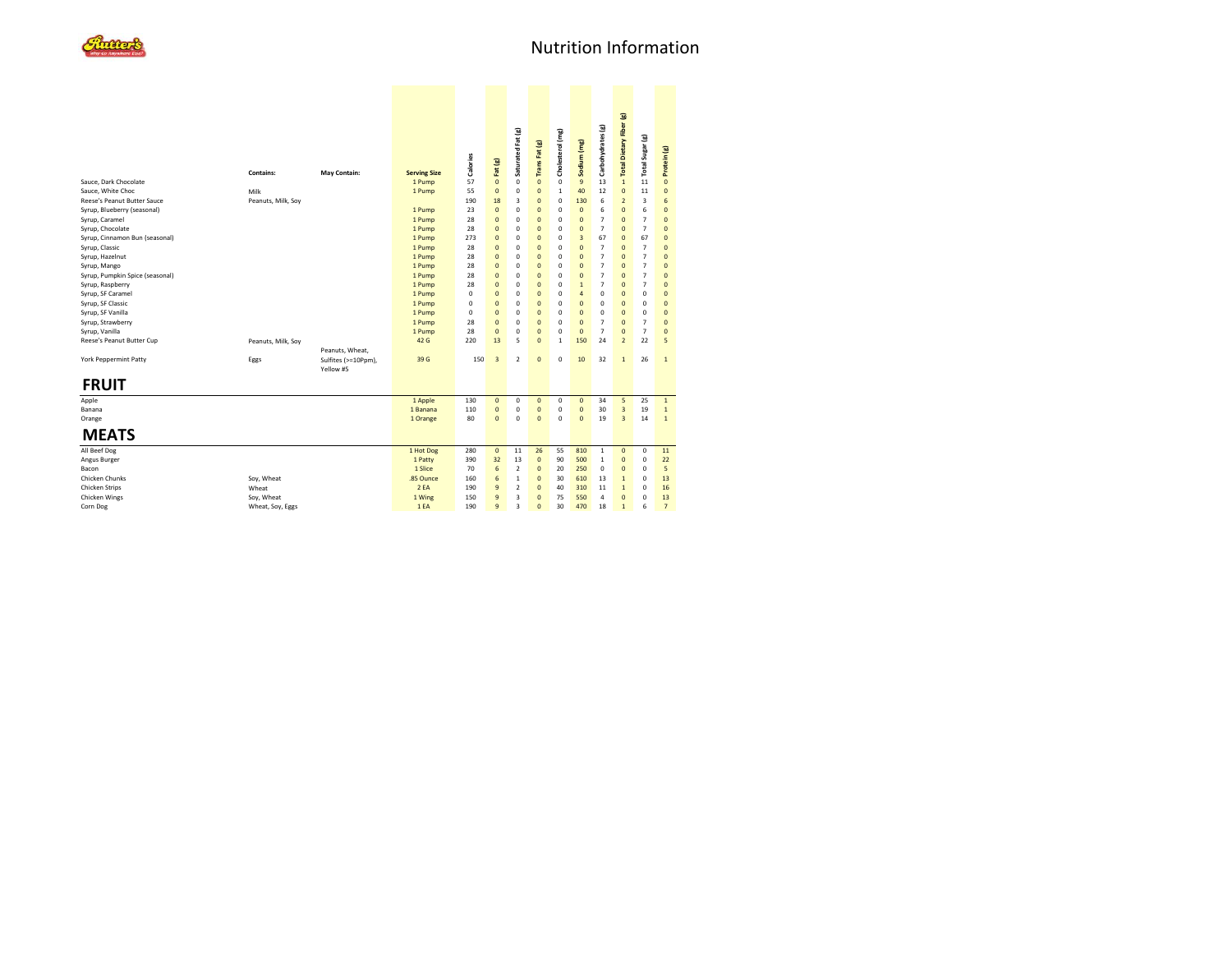

|                               | <b>Contains:</b> |              |                                 | Calories | Fat (g)        | Saturated Fat (g)       | Trans Fat (g)  | Cholesterol (mg) | Sodium (mg) | Carbohydrates (g) | Total Dietary Fiber (g)  | Total Sugar (g) | Protein (g)              |  |
|-------------------------------|------------------|--------------|---------------------------------|----------|----------------|-------------------------|----------------|------------------|-------------|-------------------|--------------------------|-----------------|--------------------------|--|
| Corned Beef                   |                  | May Contain: | <b>Serving Size</b><br>2 Ounces | 80       | 5              | $\overline{2}$          | $\mathbf{0}$   | 30               | 650         | $\mathbf 0$       | $\mathbf{0}$             | $\mathbf 0$     | $\overline{3}$           |  |
| <b>Grilled Chicken Breast</b> |                  |              | 1 Breast                        | 120      | $\overline{3}$ | $\mathbf{1}$            | $\mathbf{0}$   | 85               | 580         | $\mathbf{1}$      | $\overline{0}$           | $\mathbf 0$     | 23                       |  |
| Ham, Capicola                 |                  |              | 1 Slice                         | 15       | $\overline{1}$ | $\mathbf 0$             | $\mathbf{0}$   | 6                | 145         | $\mathbf 0$       | $\overline{0}$           | 0               | $\overline{2}$           |  |
| Ham, Pepper                   |                  |              | 1 Slice                         | 15       | $\overline{1}$ | 0                       | $\mathbf{0}$   | 3                | 170         | $\mathbf{1}$      | $\overline{0}$           | 0               | $\overline{3}$           |  |
| Hot Dog                       |                  |              | 1 Hot Dog                       | 170      | 16             | 6                       | $\mathbf{0}$   | 35               | 490         | $\mathbf{1}$      | $\Omega$                 | 0               | 6                        |  |
| Meatballs                     | Milk, Soy, Wheat |              | 3 Meatballs                     | 250      | 19             | 8                       | $\mathbf{1}$   | 45               | 650         | $\overline{7}$    | $\overline{\phantom{a}}$ | $\overline{2}$  | 15                       |  |
| Pastrami                      |                  |              | 2 Ounces                        | 70       | 4              | $\overline{2}$          | $\mathbf{0}$   | 30               | 600         | $\mathbf 0$       | $\Omega$                 | 0               | $\overline{9}$           |  |
| <b>Philly Steak</b>           | Soy              |              | 3.50 Ounces                     | 180      | 11             | 4                       | $\mathbf{0}$   | 55               | 470         | $\overline{2}$    | $\Omega$                 | $\overline{2}$  | 19                       |  |
| Pork Belly                    |                  |              | 1 Slice                         | 116      | 12             | 5                       | $\mathbf{0}$   | 18               | 201         | $\mathbf{1}$      | $\Omega$                 | 0               | $\overline{2}$           |  |
| <b>Pulled Pork</b>            |                  |              | 2 Ounces                        | 140      | 9              | 4                       | $\mathbf{0}$   | 50               | 290         | $\overline{2}$    | $\Omega$                 | $\overline{2}$  | 13                       |  |
| <b>Roast Beef</b>             |                  |              | 1 Ounce                         | 35       | $\overline{1}$ | $\mathbf 0$             | $\mathbf{0}$   | 13               | 180         | $\mathbf{1}$      | $\overline{0}$           | 0               | 6                        |  |
| Salami                        |                  |              | 1 Slice                         | 35       | $\overline{3}$ | $\mathbf{1}$            | $\overline{0}$ | 8                | 133         | $\mathbf 0$       | $\Omega$                 | 0               | $\overline{2}$           |  |
| Sausage, Fresh Breakfast      |                  |              | 1 Sausage                       | 280      | 25             | 8                       | $\mathbf{0}$   | 55               | 660         | $\overline{2}$    | $\overline{0}$           | $\mathbf{1}$    | 12                       |  |
| Sausage Patty                 |                  |              | 1 Patty                         | 140      | 12             | $\overline{a}$          | $\overline{0}$ | 30               | 370         | $\mathbf{1}$      | $\Omega$                 | 0               | $\overline{7}$           |  |
| Sausage, Rajun Cajun          |                  |              | 1 Sausage                       | 250      | 22             | 8                       | $\mathbf{0}$   | 50               | 790         | $\mathbf{1}$      | $\overline{0}$           | 0               | 11                       |  |
| Sausage, Smoked               |                  |              | 1 Sausage                       | 260      | 23             | 8                       | $\mathbf{0}$   | 55               | 790         | $\mathbf{1}$      | $\overline{0}$           | $\mathbf 0$     | 11                       |  |
| Sliced Ham                    |                  |              | 1 Slice                         | 60       | $\overline{2}$ | 1                       | $\overline{0}$ | 30               | 620         | $\mathbf{1}$      | $\overline{0}$           | $\mathbf{1}$    | $\mathbf{q}$             |  |
| Sliced Pepperoni 13ct         |                  |              | 8 Slices                        | 83       | 8              | 3                       | $\mathbf{0}$   | 17               | 303         | $\mathbf 0$       | $\overline{0}$           | $\mathbf 0$     | 4                        |  |
| Sliced Turkey                 |                  |              | 2 Slices                        | 60       | $\overline{1}$ | $\mathbf{1}$            | $\mathbf{0}$   | 25               | 590         | $\mathbf 0$       | $\overline{0}$           | $\mathbf{1}$    | 12                       |  |
| Sweet Bologna, Cubes          |                  |              | 1 Ounce                         | 57       | $\overline{3}$ | $\mathbf{1}$            | $\mathbf{0}$   | 13               | 360         | 4                 | $\overline{0}$           | $\overline{a}$  | $\overline{a}$           |  |
| Sweet Bologna, Sliced         |                  |              | 1 Slice                         | 28       | $\overline{1}$ | $\overline{1}$          | $\mathbf{0}$   | 6                | 155         | $\overline{2}$    | $\overline{0}$           | $\overline{2}$  | $\overline{\phantom{a}}$ |  |
| <b>Taco Meat</b>              | Soy              |              | 1 Ounce                         | 56       | 4              | $\overline{2}$          | $\overline{0}$ | 10               | 179         | $\mathbf{1}$      | $\overline{1}$           | 0               | $\overline{a}$           |  |
| <b>Turkey Bacon</b>           |                  |              | 3 Slices                        | 60       | $\overline{3}$ | $\mathbf{1}$            | $\overline{0}$ | 25               | 260         | $\mathbf{1}$      | $\overline{0}$           | $\mathbf{1}$    | $\overline{7}$           |  |
| <b>Turkey Sausage Patty</b>   |                  |              | 1 Patty                         | 90       | $\overline{7}$ | $\overline{2}$          | $\mathbf{0}$   | 40               | 280         | $\mathbf 0$       | $\overline{0}$           | $\mathbf 0$     | $\overline{7}$           |  |
| <b>MILK</b>                   |                  |              |                                 |          |                |                         |                |                  |             |                   |                          |                 |                          |  |
| Milk. 2%                      | Milk             |              | 1 Cup                           | 120      | 5              | $\overline{\mathbf{3}}$ | $\mathbf{0}$   | 20               | 120         | 12                | $\mathbf{0}$             | 12              | 8                        |  |
| Milk, Birthday Cake (LTO)     | Milk             |              | 1 Cup                           | 230      | 8              | 5                       | $\mathbf{0}$   | 35               | 120         | 30                | $\overline{0}$           | 29              | 8                        |  |
| Milk, Chocolate               | Milk             |              | 1 Cup                           | 210      | 8              | 5                       | $\overline{0}$ | 30               | 180         | 30                | $\overline{0}$           | 28              | 8                        |  |
| Chocolate Chip Mint Milk      | Milk             |              | 1 cup                           | 230      | 8              | 5                       | $\mathbf{0}$   | 35               | 180         | 28                | $\mathbf 0$              | 26              | 8                        |  |
| Milk, Egg Nog (LTO)           | Milk, Eggs       |              | 1 Cup                           | 190      | $\overline{9}$ | 6                       | $\mathbf{0}$   | 55               | 45          | 24                | $\overline{0}$           | 23              | 4                        |  |
| Milk, Half & Half             | Milk             |              | 1 Tbsp                          | 40       | $\overline{a}$ | $\overline{2}$          | $\overline{0}$ | 15               | 20          | 1                 | $\Omega$                 | $\mathbf{1}$    | $\mathbf{1}$             |  |
| Orange Cream Milk             | Milk             |              | Ounces                          | 210      | 8              | 5                       | $\mathbf{0}$   | 35               | 125         | 27                | $\overline{0}$           | 26              | 8                        |  |
| Milk, Pumpkin Pie (Seasonal)  | Milk             |              | 1 Cup                           | 250      | 8              | 5                       | $\mathbf{0}$   | 35               | 160         | 37                | $\overline{0}$           | 35              | 23                       |  |
| Milk, Skim                    | Milk             |              | 1 Cup                           | 90       | $\overline{0}$ | 0                       | $\mathbf{0}$   | 5                | 105         | 12                | $\overline{0}$           | 12              | 8                        |  |
| <b>Strawberry Milk</b>        | Milk             |              | 1 Cup                           | 200      | $\overline{7}$ | Δ                       | $\Omega$       | 20               | 105         | 29                | $\Omega$                 | 29              | $\overline{7}$           |  |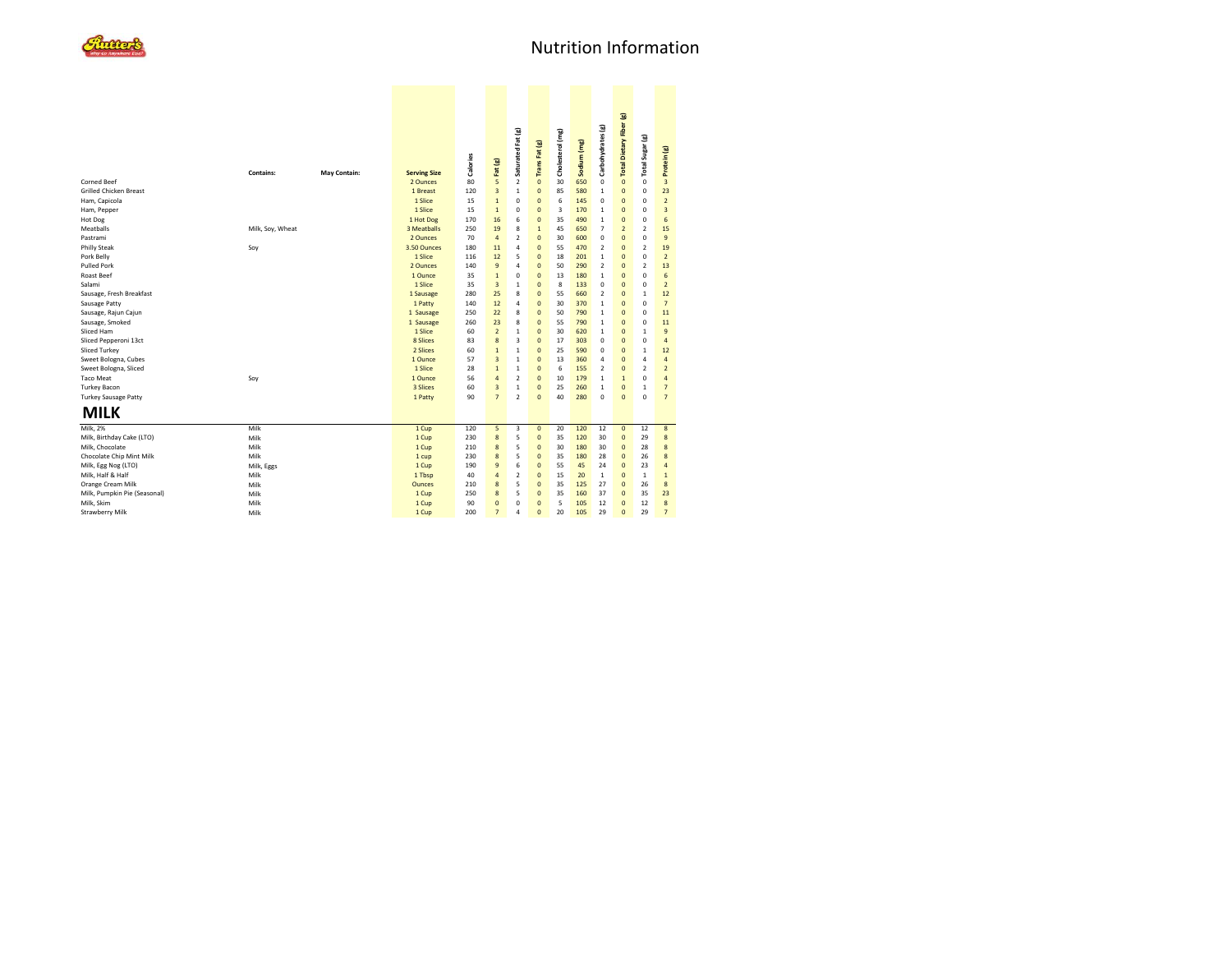| <b>OTHER</b>                                                                                                                       | Contains:                                                              | May Contain: | <b>Serving Size</b>                                     | <b>Calories</b>              | Fat (g)                                                              | Saturated Fat (g)                                                | Trans Fat (g)                                                                          | Cholesterol (mg)                       | Sodium (mg)                     | Carbohydrates (g)                             | <b>Total Dietary Fiber (g)</b>                                                     | Total Sugar (g)                                                    | Protein (g)                                                  |
|------------------------------------------------------------------------------------------------------------------------------------|------------------------------------------------------------------------|--------------|---------------------------------------------------------|------------------------------|----------------------------------------------------------------------|------------------------------------------------------------------|----------------------------------------------------------------------------------------|----------------------------------------|---------------------------------|-----------------------------------------------|------------------------------------------------------------------------------------|--------------------------------------------------------------------|--------------------------------------------------------------|
| 7" Personal Pizza                                                                                                                  | Milk, Wheat                                                            | Soy          | 1 Pizza                                                 | 646                          | 20                                                                   | 12                                                               | $\overline{0}$                                                                         | 41                                     | 1099                            | 89                                            | $\overline{4}$                                                                     | 9                                                                  | 28                                                           |
| Beef & Cheese Empanadas                                                                                                            | Wheat, Milk                                                            |              | 1 Empanada                                              | 240                          | 14                                                                   | 6                                                                | $\overline{0}$                                                                         | 25                                     | 360                             | 20                                            | $\mathbf{1}$                                                                       | $\mathbf 0$                                                        | 8                                                            |
| Beef and Cheese Pastry                                                                                                             | Wheat, milk, and soy.                                                  |              | 1 Pastry                                                | 410                          | 23                                                                   | 14                                                               | $\mathbf 0$                                                                            | 30                                     | 648                             | 34                                            | $\overline{2}$                                                                     | $\overline{\phantom{a}}$                                           | 15                                                           |
| <b>Black Bean Burger</b>                                                                                                           | Milk, Eggs, Soy, Wheat                                                 |              | 1 Patty                                                 | 170                          | 5                                                                    | $\mathbf{1}$                                                     | $\pmb{0}$                                                                              | 0                                      | 450                             | 26                                            | 9                                                                                  | 3                                                                  | 15                                                           |
| <b>Broccoli Florets</b><br>Chicken & Cheese Empanadas<br>Chicken Salad                                                             | Wheat, Milk<br>Milk, Eggs, Wheat                                       |              | .5 Cup<br>1 Empanada<br>4 Ounces                        | 15<br>220<br>250             | $\mathbf{0}$<br>11<br>20                                             | $\mathbf 0$<br>5<br>4                                            | $\overline{0}$<br>$\overline{0}$<br>$\overline{0}$                                     | 0<br>25<br>55                          | 15<br>370<br>580                | 3<br>20<br>8                                  | $\mathbf{1}$<br>$\mathbf{1}$<br>$\mathbf{1}$                                       | $\mathbf{1}$<br>$\mathbf 0$<br>$\overline{a}$                      | $\mathbf{1}$<br>$\overline{9}$<br>11                         |
| Egg Roll                                                                                                                           | Eggs, Fish, Soy, Wheat                                                 |              | 1EA                                                     | 180                          | $\overline{9}$                                                       | 3                                                                | $\overline{0}$                                                                         | 10                                     | 490                             | 20                                            | $\overline{2}$                                                                     | 3                                                                  | $\overline{7}$                                               |
| Egg, Sausage, Cheese Sauce, Cheddar Cheese & Potato En Egg, Wheat, Milk<br>Lo Mein Kit<br>Moms Roni Roll<br>Perfect Burger Patty   | Soy, Wheat, Shellfish<br>Soy, Wheat, Milk                              |              | 1 Empanada<br>3.5 Ounces<br>1 Roll<br>1 Patty           | 220<br>280<br>320<br>230     | 12<br>15<br>15<br>13                                                 | 4<br>$\overline{\mathbf{2}}$<br>$\overline{7}$<br>$\overline{2}$ | $\overline{0}$<br>$\overline{0}$<br>$\overline{0}$<br>$\overline{0}$                   | 50<br>$\mathbf 0$<br>30<br>$\mathbf 0$ | 370<br>820<br>500<br>380        | 20<br>33<br>31<br>8                           | $\mathbf{1}$<br>$\overline{1}$<br>$\overline{0}$<br>$\overline{4}$                 | $\overline{1}$<br>10<br>4<br>$\mathbf 0$                           | $\overline{7}$<br>$\overline{4}$<br>13<br>20                 |
| Philly Cheesesteak Traveller                                                                                                       | Gluten (wheat), milk<br>and soy.                                       | Egg          | 1 Pastry                                                | 339                          | 14                                                                   | 8                                                                | $\pmb{0}$                                                                              | 0                                      | 710                             | 36                                            | $\mathbf 0$                                                                        | $\mathbf{1}$                                                       | 16                                                           |
| Plant Based Burger<br><b>Snow Peas</b>                                                                                             | Soy                                                                    |              | 1 Burger<br>1 Ounce                                     | 280<br>12                    | 21<br>$\mathbf{0}$                                                   | 5<br>0                                                           | $\overline{0}$<br>$\mathbf{0}$                                                         | $\mathbf 0$<br>$\mathbf 0$             | 410<br>$\mathbf{1}$             | 12<br>$\overline{2}$                          | 8<br>$\mathbf{1}$                                                                  | $\mathbf{1}$<br>$\mathbf{1}$                                       | 19<br>$\mathbf{1}$                                           |
| Tuna Salad                                                                                                                         | Eggs, Spy, Fish, Wheat                                                 |              | 3 Ounces                                                | 200                          | 15                                                                   | 3                                                                | $\pmb{0}$                                                                              | 25                                     | 490                             | 6                                             | $\mathbf 1$                                                                        | 3                                                                  | 9                                                            |
| Waffles<br>Whole Grain French Toast Stick<br><b>Wok Beef Strips</b><br>Wok Chicken Strips<br><b>Wok Fried Rice</b>                 | Egg, Milk, Soy, Wheat<br>Eggs, Wheat<br>Milk, Soy<br>Egg, Milk, Soy    |              | 1 Waffle<br>1 Stick<br>1 Ounce<br>1 Ounce<br>3.5 Ounces | 290<br>70<br>40<br>33<br>120 | 14<br>$\overline{2}$<br>$\mathbf{1}$<br>$\mathbf{0}$<br>$\mathbf{1}$ | 6<br>$\mathbf{1}$<br>0<br>$\mathbf 0$<br>$\Omega$                | $\overline{0}$<br>$\overline{0}$<br>$\overline{0}$<br>$\overline{0}$<br>$\overline{0}$ | 15<br>42<br>17<br>15<br>10             | 160<br>107<br>142<br>110<br>330 | 37<br>9<br>$\mathbf{1}$<br>$\mathbf{1}$<br>24 | $\mathbf{1}$<br>$\mathbf{1}$<br>$\overline{0}$<br>$\overline{0}$<br>$\overline{0}$ | 18<br>3<br>$\mathbf 0$<br>$\mathbf 0$<br>$\overline{2}$            | $\overline{4}$<br>$\overline{3}$<br>6<br>6<br>$\overline{a}$ |
| <b>ROLLER GRILL</b>                                                                                                                |                                                                        |              |                                                         |                              |                                                                      |                                                                  |                                                                                        |                                        |                                 |                                               |                                                                                    |                                                                    |                                                              |
| <b>Buttermilk Ranch Rollerbite</b><br><b>Buffalo Chicken Rollerbite</b><br>Cheeseburger Rollerbite<br>Tornado - Bacon Egg & Cheese | Milk, Soy, Wheat<br>Milk, Soy, Wheat<br>Milk, Soy<br>Milk, Eggs, Wheat |              | 1 Rollerbite<br>1 Rollerbite<br>1EA<br>1 Tornado        | 190<br>190<br>250<br>180     | 10<br>$\bf{8}$<br>21<br>$\overline{7}$                               | 3<br>3<br>9<br>$\overline{2}$                                    | $\overline{0}$<br>$\overline{0}$<br>$\overline{0}$<br>0                                | 35<br>30<br>55<br>40                   | 470<br>820<br>730<br>300        | 12<br>15<br>$\overline{4}$<br>22              | $\overline{0}$<br>$\overline{0}$<br>$\mathbf{1}$<br>$\mathbf{1}$                   | $\overline{1}$<br>$\overline{2}$<br>$\overline{2}$<br>$\mathbf{1}$ | 11<br>14<br>14<br>6                                          |
| Tornado - French Toast & Sausage                                                                                                   | Wheat, Milk, Soy, Eggs                                                 |              | 1 Tornado                                               | 190                          | $\mathsf g$                                                          | $\overline{\mathbf{2}}$                                          | $\pmb{0}$                                                                              | 25                                     | 400                             | 22                                            | $\mathbf 1$                                                                        | $\mathbf{1}$                                                       | $\overline{7}$                                               |
| Tornado - Pepperjack                                                                                                               | Milk, Wheat                                                            |              | 1 Tornado                                               | 200                          | $9\,$                                                                | $\overline{a}$                                                   | $\overline{0}$                                                                         | 10                                     | 380                             | 23                                            | $\mathbf{1}$                                                                       | $\mathbf{1}$                                                       | 6                                                            |
| Tornado - Pepperoni & Cheese                                                                                                       | Milk, Wheat                                                            |              | 1 Tornado                                               | 210                          | 10                                                                   | $\overline{a}$                                                   | $\overline{0}$                                                                         | 20                                     | 320                             | 21                                            | $\bf{0}$                                                                           | $\mathbf{1}$                                                       | 8                                                            |
| Tornado - Sausage, Egg, and Cheese                                                                                                 | Milk, Eggs, Soy, Wheat                                                 |              | 1 Tornado                                               | 190                          | $\overline{9}$                                                       | $\overline{2}$                                                   | $\overline{0}$                                                                         | 30                                     | 290                             | 22                                            | $\mathbf{1}$                                                                       | $\overline{1}$                                                     | 6                                                            |